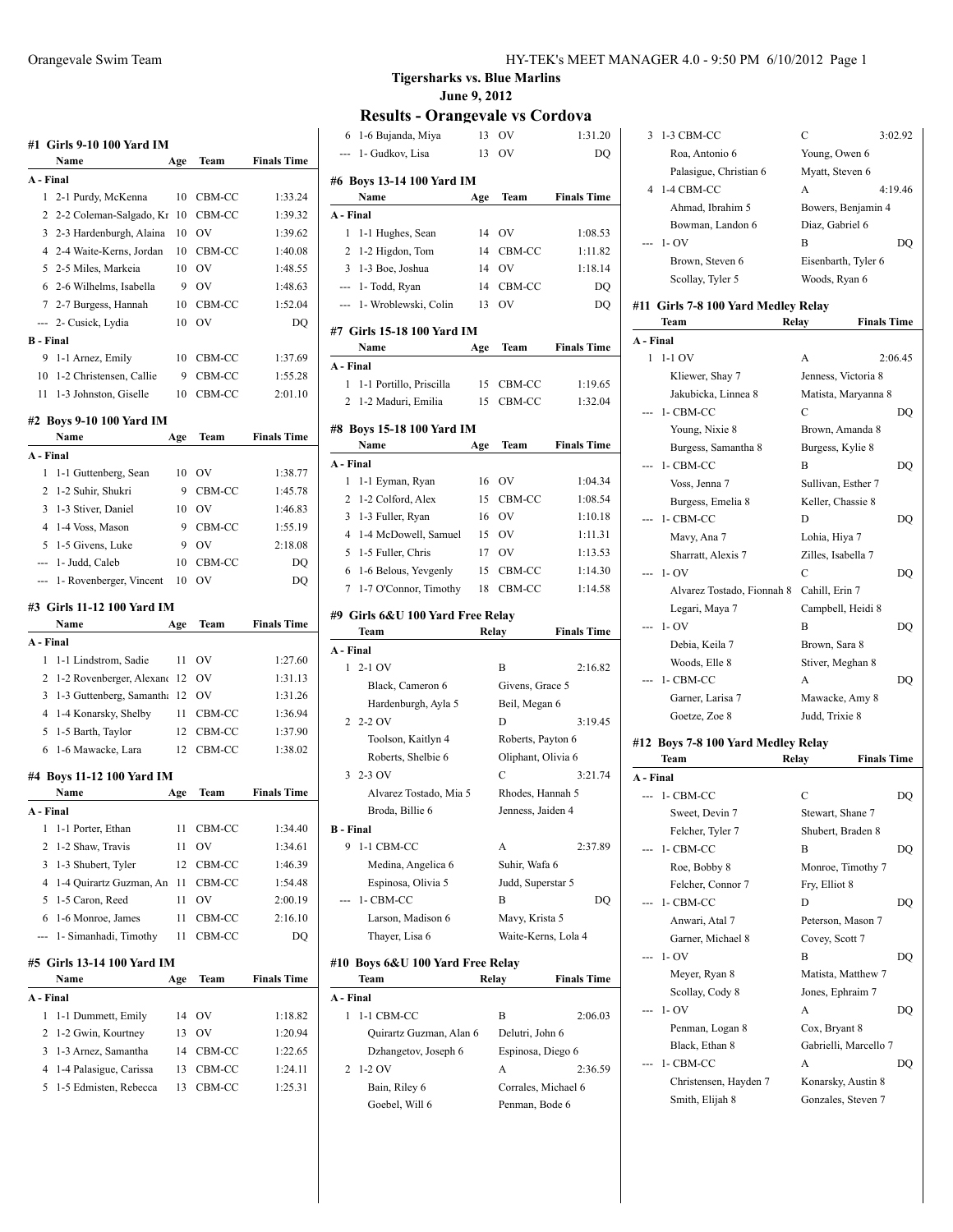|           | Team                                | Relay            | <b>Finals Time</b>        |
|-----------|-------------------------------------|------------------|---------------------------|
| A - Final |                                     |                  |                           |
| 1         | $1-1$ OV                            | A                | 1:19.77                   |
|           | Brown, Laura 10                     |                  | Hardenburgh, Alaina 10    |
|           | Cusick, Lydia 10                    |                  | Miles, Markeia 10         |
| 2         | 1-2 CBM-CC                          | A                | 1:20.62                   |
|           | Waite-Kerns, Jordan 10              |                  | Coleman-Salgado, Krishnay |
|           | Purdy, McKenna 10                   | Arnez, Emily 10  |                           |
| 3         | 1-3 OV                              | B                | 1:31.27                   |
|           | Wilhelms, Isabella 9                |                  | Pagliaro, Greysha 10      |
|           | Jojola, Giana 9                     |                  | Argo, Savannah 10         |
| 4         | 1-4 CBM-CC                          | C                | 1:33.45                   |
|           | Perez, Kylie 10                     | Thayer, Sarah 10 |                           |
|           | Christensen, Callie 9               |                  | Johnston, Giselle 10      |
| 5         | 1-5 CBM-CC                          | D                | 1:59.81                   |
|           | Hovhannisyan, Liana 10              | Wright, Jordyn 9 |                           |
|           | Ahmad, Ayah 9                       |                  | Thomas, Marielle 9        |
|           | 1- CBM-CC                           | B                | DO                        |
|           | Keller, Isabella 10                 |                  | Burgess, Hannah 10        |
|           | Wimberly, Xana 10                   |                  | Edmisten, Julianna 10     |
|           | $1 - OV$                            | C                | DO                        |
|           | Pellegrini, Ellie 9                 | Higby, Lily 9    |                           |
|           | Nichols, Annicka 9                  |                  | Franzen, Madison 10       |
|           | $1 - OV$                            | D                | DO                        |
|           | Noia, Angela 9                      |                  | Marshall, Jazlyn 9        |
|           | Bartlett, Haley 9                   | Carson, Emma 9   |                           |
|           | #14 Boys 9-10 100 Yard Medley Relay |                  |                           |
|           | Team                                | Relay            | <b>Finals Time</b>        |
| A - Final |                                     |                  |                           |
| 1         | 1-1 CBM-CC                          | A                | 1:32.63                   |
|           | Judd. Caleb 10                      | Suhir. Shukri 9  |                           |

| Judd, Caleb 10       | Suhir, Shukri 9         |         |
|----------------------|-------------------------|---------|
| Voss, Mason 9        | Gonzales, Gabriel 9     |         |
| $2 \t1-2$ OV         | A                       | 1:39.18 |
| Givens, Luke 9       | Rovenberger, Vincent 10 |         |
| Bardasian, Gannon 10 | Campbell, Quinn 10      |         |
| $- - 1 - OV$         | C                       |         |
| Wallace, David 9     | Warren, Zachary 9       |         |
| Gawthorne, Liam 9    | Heinzen, Trayton 10     |         |
| $- - 1 - OV$         | B                       |         |
| Odom, Grant 10       | Schaben, Seth 10        |         |
| Shaw, Dylan 9        | Shuman, Matthew 10      |         |

# **#15 Girls 11-12 200 Yard Medley Relay**

|           | <b>Team</b>           | Relay           | <b>Finals Time</b>        |
|-----------|-----------------------|-----------------|---------------------------|
| A - Final |                       |                 |                           |
| 1         | $1-1$ OV              | A               | 2:37.81                   |
|           | Lindstrom, Sadie 11   |                 | Guttenberg, Samantha 12   |
|           | Hoppes, Anne 11       |                 | Rovenberger, Alexandra 12 |
|           | $2\;1\;2\;0$ V        | B               | 3:03.51                   |
|           | Boe, Taylor 12        |                 | Capel, Hannah 13          |
|           | Broda, Gabbey 11      |                 | Stinson, Amanda 11        |
| 3         | 1-3 CBM-CC            | B               | 3:37.21                   |
|           | Eigenman, Faith 11    |                 | Maduri, Danielle 11       |
|           | Edmisten, Isabella 11 | Lingo, Grace 11 |                           |
|           |                       |                 |                           |

 $\overline{1}$ 

#### **Tigersharks vs. Blue Marlins June 9, 2012**

### **Results - Orangevale vs Cordova**

 $\overline{1}$ 

|             | --- 1- CBM-CC                         | A                                    | DQ                        |                  | #20 Boys 15-18 200 Yard Medley Relay |       |                   |                      |
|-------------|---------------------------------------|--------------------------------------|---------------------------|------------------|--------------------------------------|-------|-------------------|----------------------|
| als Time    | Barth, Taylor 12                      | Perez, Alexis 11                     |                           |                  | Team                                 | Relay |                   | <b>Finals Time</b>   |
|             | Badue, Kiara 11                       |                                      | Mawacke, Lara 12          | A - Final        |                                      |       |                   |                      |
|             |                                       |                                      |                           |                  | $1 - 1 - 1$ OV                       |       |                   | 1:59.59              |
| 1:19.77     | #16 Boys 11-12 200 Yard Medley Relay  |                                      |                           |                  |                                      |       | A                 |                      |
| aina 10     | Team                                  | Relay                                | <b>Finals Time</b>        |                  | Fuller, Ryan 16                      |       |                   | McDowell, Samuel 15  |
|             | A - Final                             |                                      |                           |                  | Eyman, Ryan 16                       |       | Fuller, Chris 17  |                      |
| 1:20.62     | $1 - 1 - 1$ OV                        | A                                    | 2:55.58                   |                  | 2 1-2 CBM-CC                         |       | A                 | 2:05.47              |
| o, Krishnay | Bardasian, Zachary 12                 | Cox, Alex 12                         |                           |                  | Colford, Alex 15                     |       |                   | O'Connor, Timothy 18 |
|             | Boe, Jacob 11                         | Shaw, Travis 11                      |                           |                  | Belous, Yevgenly 15                  |       | Brady, Zachary 17 |                      |
| 1:31.27     | 2 1-2 OV                              | B                                    | 3:50.58                   |                  | #21 Girls 6&U 25 Yard Free           |       |                   |                      |
|             | Polich, Austin 11                     | Argo, Austin 12                      |                           |                  | Name                                 | Age   | Team              | <b>Finals Time</b>   |
|             | Caron, Reed 11                        | Orman, Jacob 11                      |                           | A - Final        |                                      |       |                   |                      |
|             | --- 1- CBM-CC                         | C                                    | DQ                        |                  | 1 3-1 Thayer, Lisa                   |       | 6 CBM-CC          | 25.49                |
|             | Reeves, Eli 11                        | Brady, Jake 11                       |                           |                  |                                      | 5     | OV                |                      |
|             | Powell, Jacob 11                      | Monroe, James 11                     |                           |                  | 2 3-2 Hardenburgh, Ayla              |       |                   | 25.59                |
|             | --- 1- CBM-CC                         | A                                    | DQ                        |                  | 3 3-3 Smith, Julianna                |       | 6 CBM-CC          | 32.50                |
|             | Porter, Ethan 11                      |                                      | Ahmad, Kareem 12          |                  | 4 3-4 Beil, Megan                    | 6     | <b>OV</b>         | 32.76                |
|             | Turley, Branden 11                    | Roa, Jacob 12                        |                           |                  | 5 3-5 Medina, Angelica               |       | 6 CBM-CC          | 33.33                |
|             | --- 1- CBM-CC                         | B                                    | DQ                        |                  | 6 3-6 Givens, Grace                  | 5     | OV                | 37.31                |
|             | Shubert, Tyler 12                     |                                      | Quirartz Guzman, Andrez 1 |                  | 7 3-7 Broda, Billie                  | 6     | <b>OV</b>         | 40.47                |
|             | Enns, Gabriel 11                      |                                      | Heningburg, Christian 11  |                  | --- 3- Mavy, Krista                  | 5     | CBM-CC            | DQ                   |
|             |                                       |                                      |                           | <b>B</b> - Final |                                      |       |                   |                      |
|             | #17 Girls 13-14 200 Yard Medley Relay |                                      |                           |                  | 9 2-1 Espinosa, Olivia               |       | 5 CBM-CC          | 33.73                |
|             | Team                                  | Relay                                | <b>Finals Time</b>        |                  | 10 2-2 Roberts, Payton               | 6     | <b>OV</b>         | 39.28                |
|             | A - Final                             |                                      |                           |                  | 11 2-3 Suhir, Wafa                   | 6     | CBM-CC            | 39.31                |
|             | $1 - 1 - 1$ OV                        | A                                    | 2:25.31                   |                  | 12 2-4 Oliphant, Olivia              | 6     | <b>OV</b>         | 41.30                |
|             | Gwin, Kourtney 13                     |                                      | Caravella, Danielle 14    |                  | 13 2-5 Roberts, Shelbie              | 6     | 0V                | 44.84                |
|             | Dummett, Emily 14                     | Higby, Cora 14                       |                           |                  | 14 2-6 Judd, Superstar               | 5     | CBM-CC            | 47.29                |
|             | 2 1-2 CBM-CC                          | A                                    | 2:28.72                   |                  | 15 2-7 Rhodes, Hannah                | 5     | OV                | 52.61                |
|             | Lynch, Isabelle 13                    |                                      | Palasigue, Carissa 13     |                  | --- 2- Waite-Kerns, Lola             |       | 4 CBM-CC          | DQ                   |
|             | Edmisten, Rebecca 13                  |                                      | Arnez, Samantha 14        | C - Final        |                                      |       |                   |                      |
|             | $3 \; 1 - 3 \; OV$                    | B                                    | 2:43.45                   |                  | 17 1-1 Alvarez Tostado, Mia          |       | 5 OV              | 31.36                |
|             | Gudkov, Lisa 13                       | Argo, Dakota 14                      |                           |                  | 18 1-2 Black, Cameron                |       | 6 OV              | 40.67                |
|             | Bujanda, Miya 13                      | Fuller, Kate 14                      |                           |                  | 19 1-3 Jenness, Jaiden               |       | 4 OV              | 1:08.00              |
|             | 4 1-4 CBM-CC                          | B                                    | 2:50.71                   |                  | 20 1-4 Larson, Madison               |       | 6 CBM-CC          | 1:17.15              |
|             | Courtney, Angela 14                   | Luna, Helena 14                      |                           |                  | 21 1-5 Sweet, Elizabeth              | 5     | CBM-CC            | 1:31.55              |
|             | Lewis, Arica 13                       |                                      | Martinez, Isabella 13     |                  | --- 1- Toolson, Kaitlyn              |       | 4 OV              | DQ                   |
|             | 5 1-5 OV                              | C                                    | 3:15.30                   |                  |                                      |       |                   |                      |
|             |                                       |                                      |                           |                  | #22 Boys 6&U 25 Yard Free            |       |                   |                      |
|             | Warren, Katelyn 13                    | Rose, Shayla 13<br>Delgado, Faith 13 |                           |                  | Name                                 | Age   | Team              | <b>Finals Time</b>   |
|             | Mansanet, Portia 13                   |                                      |                           | A - Final        |                                      |       |                   |                      |
|             | #18 Boys 13-14 200 Yard Medley Relay  |                                      |                           |                  | 1 4-1 Delutri, John                  |       | 6 CBM-CC          | 24.33                |
|             | Team                                  | Relay                                | <b>Finals Time</b>        |                  | 2 4-2 Espinosa, Diego                |       | 6 CBM-CC          | 25.63                |
|             | A - Final                             |                                      |                           |                  | 3 4-3 Penman, Bode                   |       | 6 OV              | 29.30                |
|             | $1 - 1 - 1$ OV                        | A                                    | 2:11.65                   |                  | 4 4-4 Eisenbarth, Tyler              |       | 6 OV              | 33.63                |
|             | Boe, Joshua 14                        | Kehler, Kobe 14                      |                           |                  | 5 4-5 Palasigue, Christian           |       | 6 CBM-CC          | 36.39                |
|             | Hughes, Sean 14                       |                                      | Wroblewski, Colin 13      |                  | 6 4-6 Young, Owen                    |       | 6 CBM-CC          | 37.31                |
|             | 2 1-2 CBM-CC                          | A                                    | 2:18.39                   |                  | 7 4-7 Bain, Riley                    | 6     | <b>OV</b>         | 38.22                |
|             | Crowl, Cody 13                        | Foss, Israel 14                      |                           |                  | 8 4-8 Goebel, Will                   |       | 6 OV              | 39.19                |
|             |                                       |                                      |                           |                  |                                      |       |                   |                      |
| exandra 12  | Higdon, Tom 14                        | Thayer, Travis 13                    |                           | <b>B</b> - Final |                                      |       |                   |                      |
|             | #19 Girls 15-18 200 Yard Medley Relay |                                      |                           |                  | 9 3-1 Smith-Shupe, Troy              |       | 6 CBM-CC          | 31.52                |
|             | Team                                  | Relay                                | <b>Finals Time</b>        |                  | 10 3-2 Roa, Antonio                  |       | 6 CBM-CC          | 35.65                |
|             | A - Final                             |                                      |                           |                  | 11 3-3 Diaz, Gabriel                 |       | 6 CBM-CC          | 36.31                |
|             | $1 - 1 - 1$ OV                        | A                                    | 2:25.55                   |                  | 12 3-4 Quirartz Guzman, Ala          |       | 6 CBM-CC          | 41.62                |
|             | Miner, Natalie 17                     |                                      | Corrales, Taylor 16       |                  | 13 3-5 Scollay, Tyler                |       | 5 OV              | 44.68                |
|             | Negrete, Alexa 15                     |                                      | Eyman, Brooke 17          |                  |                                      |       |                   |                      |
|             |                                       |                                      |                           |                  |                                      |       |                   |                      |
|             |                                       |                                      |                           |                  |                                      |       |                   |                      |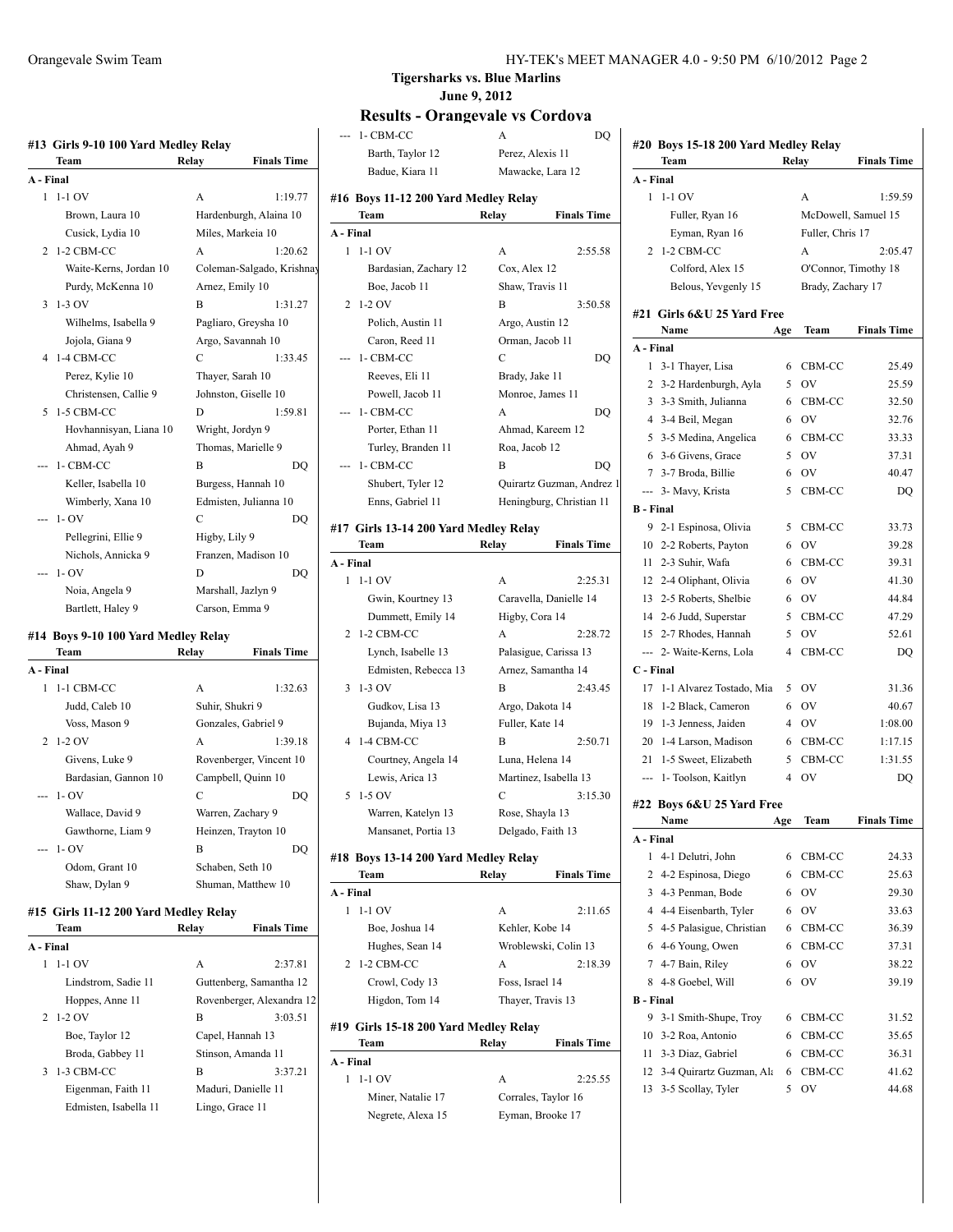|  | $B - Final$ (#22 Boys $6&U$ 25 Yard Free) |  |
|--|-------------------------------------------|--|
|  |                                           |  |

|           | 14 3-6 Toolson, Tyler     | 6  | <b>OV</b> | 45.56   |
|-----------|---------------------------|----|-----------|---------|
|           | 15 3-7 Corrales, Michael  | 6  | OV        | 45.61   |
|           | 16 3-8 Jones, Elisha      | 5  | OV        | 1:00.63 |
| C - Final |                           |    |           |         |
|           | 17 2-1 Dzhangetov, Joseph | 6  | CBM-CC    | 35.59   |
|           | 18 2-2 Bowman, Landon     | 6  | CBM-CC    | 43.39   |
|           | 19 2-3 Ramey, Benson      | 6  | OV        | 48.78   |
|           | 20 2-4 Woods, Ryan        | 6  | OV        | 53.18   |
|           | 21 2-5 Brown, Steven      | 6  | OV        | 54.81   |
|           | 22 2-6 Peterson, Kaden    |    | 5 CBM-CC  | 1:03.37 |
|           | --- 2- Gawthorne, Cael    | 6  | OV        | DO      |
| D - Final |                           |    |           |         |
|           | 25 1-1 Bowers, Benjamin   | 4  | CBM-CC    | 48.12   |
|           | 26 1-2 Myatt, Steven      | 6  | CBM-CC    | 1:01.04 |
|           | 27 1-3 Goetze, Zachary    | 6  | CBM-CC    | 1:14.51 |
|           | 28 1-4 Ahmad, Ibrahim     | 5. | CBM-CC    | 2:21.80 |

### **#23 Girls 7-8 25 Yard Free**

|                  | Name                         | Age | Team           | <b>Finals Time</b> |
|------------------|------------------------------|-----|----------------|--------------------|
| A - Final        |                              |     |                |                    |
| 1                | 4-1 Goetze, Zoe              | 8   | CBM-CC         | 20.91              |
| 2                | 4-2 Roberts, Savannah        | 8   | OV             | 21.47              |
|                  | 3 4-3 Stiver, Meghan         | 8   | OV             | 21.74              |
|                  | 4 4-4 Keller, Chassie        | 8   | CBM-CC         | 24.33              |
|                  | 5 4-5 Matista, Maryanna      | 8   | OV             | 26.14              |
| 6                | 4-6 Burgess, Kylie           | 8   | CBM-CC         | 26.57              |
| 7                | 4-7 Young, Nixie             | 8   | CBM-CC         | 26.58              |
| <b>B</b> - Final |                              |     |                |                    |
| 9                | 3-1 Waite-Kerns, Jaellian    | 8   | CBM-CC         | 23.04              |
|                  | 10 3-2 Alvarez Tostado, Fior | 8   | OV             | 23.35              |
|                  | 11 3-3 Bardasian, Brooklynn  | 8   | OV             | 26.17              |
|                  | 12 3-4 Brown, Amanda         | 8   | CBM-CC         | 28.58              |
|                  | 13 3-5 Odom, Kristen         | 7   | OV             | 30.73              |
| 14               | 3-6 Sharratt, Alexis         | 7   | CBM-CC         | 31.18              |
| 15               | 3-7 Mavy, Ana                | 7   | CBM-CC         | 33.81              |
| C - Final        |                              |     |                |                    |
| 17               | 2-1 Purdy, Latavia           | 8   | CBM-CC         | 25.71              |
| 18               | 2-2 Sullivan, Esther         | 7   | CBM-CC         | 26.41              |
| 19               | 2-3 Baadte, Carly            | 7   | OV             | 28.35              |
|                  | 20 2-4 Ball, Susanna         | 8   | OV             | 32.72              |
| 21               | 2-5 Hann, Dannielle          | 7   | OV             | 33.86              |
|                  | 22 2-6 Judd, Ruby            | 7   | CBM-CC         | 33.95              |
| 23               | 2-7 Brown, Gianna            | 7   | O <sub>V</sub> | 35.51              |
| 24               | 2-8 Delutri, Julianna        | 8   | CBM-CC         | 47.11              |
| D - Final        |                              |     |                |                    |
| 25               | 1-1 Martinoni, Alexandra     | 7   | OV             | 32.33              |
| 26               | 1-2 Cahill, Erin             | 7   | OV             | 36.39              |
| 27               | 1-3 Legari, Maya             | 7   | OV             | 36.91              |
| 28               | 1-4 Campbell, Heidi          | 8   | OV             | 39.83              |
|                  | #24 Boys 7-8 25 Yard Free    |     |                |                    |
|                  | Name                         | Age | Team           | <b>Finals Time</b> |
| A - Final        |                              |     |                |                    |
| $\mathbf{1}$     | 4-1 Black, Ethan             | 8   | OV             | 20.19              |
|                  |                              |     |                |                    |

### **Tigersharks vs. Blue Marlins June 9, 2012**

|                       | $\mathbf{u}$ ult $\mathbf{v}$ – $\mathbf{v}$<br>огандстан тэ |                | ◡ण           | uvva               |
|-----------------------|--------------------------------------------------------------|----------------|--------------|--------------------|
| 2                     | 4-2 Christensen, Hayden                                      |                | 7 CBM-CC     | 21.67              |
| 3                     | 4-3 Cox, Bryant                                              | 8              | OV           | 24.81              |
| 4                     | 4-4 Konarsky, Austin                                         | 8              | CBM-CC       | 25.13              |
| 5                     | 4-5 Heinzen, Deklan                                          | 7              | OV           | 25.19              |
|                       | 6 4-6 Fry, Elliot                                            | 8              | CBM-CC       | 29.23              |
| 7                     | 4-7 Felcher, Connor                                          | $\overline{7}$ | CBM-CC       | 29.46              |
| 8                     | 4-8 Matista, Matthew                                         | 7              | OV           | 31.45              |
| <b>B</b> - Final      |                                                              |                |              |                    |
| 9                     | 3-1 Scollay, Cody                                            | 8              | OV           | 27.49              |
| 10                    | 3-2 Gabrielli, Marcello                                      | 7              | OV           | 30.60              |
| 11                    | 3-3 Monroe, Timothy                                          | 7              | CBM-CC       | 31.08              |
| 12                    | 3-4 Meyer, Ryan                                              | 8              | OV           | 31.16              |
| 13                    | 3-5 Roe, Bobby                                               | 8              | CBM-CC       | 31.95              |
| 14                    | 3-6 Garner, Michael                                          | 8              | CBM-CC       | 33.67              |
| C - Final             |                                                              |                |              |                    |
| 17                    | 2-1 Franzen, Blake                                           | 8              | OV           | 24.34              |
| 18                    | 2-2 Wallace, Owen                                            | 7              | OV           | 28.45              |
| 19                    | 2-3 Felcher, Tyler                                           | 7              | CBM-CC       | 37.39              |
|                       | 20 2-4 Jones, Ephraim                                        | 7              | OV           | 38.85              |
| 21                    | 2-5 Stewart, Shane                                           | 7              | CBM-CC       | 42.98              |
|                       | 22 2-6 Peterson, Mason                                       | 7              | CBM-CC       | 43.02              |
| 23                    | 2-7 Sweet, Devin                                             | 7              | CBM-CC       | 1:04.50            |
| D - Final             |                                                              |                |              |                    |
| 25                    | 1-1 Priess, Austrtin                                         | 7              | CBM-CC       | 24.59              |
| 26                    | 1-2 Whitaker, Eli                                            | 8              | CBM-CC       | 33.85              |
|                       | 27 1-3 Myatt, William                                        | 8              | CBM-CC       | 35.30              |
| 28                    | 1-4 Prevatt, Ethan                                           | 7              | CBM-CC       | 36.57              |
|                       |                                                              |                |              |                    |
| 29                    | 1-5 Covey, Scott                                             | 7              | CBM-CC       | 53.19              |
|                       |                                                              |                |              |                    |
|                       | #25 Girls 9-10 25 Yard Free                                  |                |              |                    |
|                       | Name                                                         | Age            | Team         | <b>Finals Time</b> |
| A - Final             |                                                              |                |              |                    |
| 1                     | 5-1 Brown, Laura                                             | 10             | OV           | 15.69              |
| 2                     | 5-2 Purdy, McKenna                                           | 10             | CBM-CC       | 15.70              |
| 3                     | 5-3 Waite-Kerns, Jordan                                      | 10             | CBM-CC       | 16.21              |
| 4                     | 5-4 Pagliaro, Greysha                                        | 10             | OV           | 16.82              |
| 5                     | 5-5 Jojola, Giana                                            | 9              | OV           | 18.04              |
| 6                     | 5-6 Thayer, Sarah                                            | 10             | CBM-CC<br>OV | 18.37              |
| 7                     | 5-7 Simpson, Tuesday                                         | 10             |              | 18.84              |
| 8                     | 5-8 Keller, Isabella                                         | 10             | CBM-CC       | 19.38              |
| <b>B</b> - Final<br>9 | 4-1 Wimberly, Xana                                           | 10             | CBM-CC       | 19.94              |
| 10                    | 4-2 Argo, Savannah                                           | 10             | OV           | 19.95              |
| 11                    | 4-3 Higby, Lily                                              | 9              | OV           | 21.90              |
| 12                    |                                                              | 9              | OV           | 22.34              |
| 13                    | 4-4 Gould, Annelyse<br>4-5 Ahmad, Ayah                       | 9              | CBM-CC       | 22.52              |
| 14                    | 4-6 Franzen, Madison                                         | 10             | OV           | 25.55              |
| C - Final             |                                                              |                |              |                    |
| 17                    | 3-1 Carson, Emma                                             | 9              | OV           | 22.14              |
| 18                    | 3-2 McPike, Kendyl                                           | 10             | CBM-CC       | 22.84              |
| 19                    | 3-3 Nichols, Annicka                                         | 9              | OV           | 23.16              |
| 20                    | 3-4 Marshall, Jazlyn                                         | 9              | OV           | 23.17              |
| 21                    | 3-5 Enns, Maya                                               | 9              | CBM-CC       | 23.79              |
| 22                    | 3-6 Wright, Jordyn                                           | 9              | CBM-CC       | 24.52              |

| D - Final        |                              |     |                |                    |
|------------------|------------------------------|-----|----------------|--------------------|
| 25               | 2-1 Brady, Hannah            | 10  | CBM-CC         | 20.01              |
| 26               | 2-2 Kellom, Deanna           | 10  | CBM-CC         | 22.65              |
| 27               | 2-3 Nguyen, Meghan           | 10  | CBM-CC         | 23.08              |
| 28               | 2-4 Orman, Emmalee           | 9   | OV             | 23.68              |
| 29               | 2-5 Budenbender, Jada        | 9   | OV             | 25.11              |
| 30               | 2-6 Doescher, Jillian        | 10  | OV             | 26.35              |
| 31               | 2-7 Noia, Angela             | 9   | OV             | 28.16              |
| 32               | 2-8 Sutter, Elissa           | 10  | CBM-CC         | 33.84              |
| E - Final        |                              |     |                |                    |
| 33               | 1-1 Garner, Madison          | 9   | CBM-CC         | 19.15              |
| 34               | 1-2 Magana, Isabella         | 9   | CBM-CC         | 22.21              |
| 35               | 1-3 Bowers, Danielle         | 10  | CBM-CC         | 24.43              |
| 36               | 1-4 Provencal, Kania         | 9   | CBM-CC         | 25.42              |
| 37               | 1-5 Pierce, Kyra             | 10  | CBM-CC         | 28.26              |
| 38               | 1-6 Mavy, Emma               | 9   | CBM-CC         | 30.68              |
| 39               | 1-7 Andreasen-Owston, K      | 9   | CBM-CC         | 31.12              |
|                  | #26 Boys 9-10 25 Yard Free   |     |                |                    |
|                  | Name                         | Age | Team           | <b>Finals Time</b> |
| A - Final        |                              |     |                |                    |
| 1                | 3-1 Judd, Caleb              | 10  | CBM-CC         | 16.62              |
| 2                | 3-2 Lynch, Caleb             | 9   | CBM-CC         | 17.70              |
| 3                | 3-3 Kliewer, Evan            | 10  | OV             | 18.86              |
| 4                | 3-4 Jakubicki, Lukas         | 10  | OV             | 19.58              |
| 5                | 3-5 Warren, Zachary          | 9   | OV             | 19.60              |
| 6                | 3-6 Shaw, Dylan              | 9   | OV             | 22.16              |
| 7                | 3-7 Zilles, Jackson          | 10  | CBM-CC         | 22.55              |
| <b>B</b> - Final |                              |     |                |                    |
| 9                | 2-1 Givens, Luke             | 9   | OV             | 20.66              |
| 10               | 2-2 West, Josiah             | 9   | CBM-CC         | 21.48              |
| 11               | 2-3 Campbell, Quinn          | 10  | OV             | 23.74              |
| 12               | 2-4 Dzhangetov, Simon        | 9   | CBM-CC         | 24.21              |
| 13               | 2-5 Shelton, Tyler           | 10  | OV             | 26.22              |
| 14               | 2-6 Garner, Matthew          | 10  | CBM-CC         | 27.42              |
| C - Final        |                              |     |                |                    |
| 17               | 1-1 Shuman, Matthew          | 10  | OV             | 20.80              |
| 18               | 1-2 Whitaker, Wesley         | 10  | CBM-CC         | 22.06              |
| 19               | 1-3 Wallace, David           | 9   | O <sub>V</sub> | 27.49              |
|                  | 20 1-4 Hann, Noel            | 10  | OV             | 29.07              |
|                  | 21 1-5 Gawthorne, Liam       | 9   | OV             | 29.57              |
|                  | 22 1-6 Doescher, William     | 9   | OV             | 31.27              |
|                  | #27 Girls 11-12 50 Yard Free |     |                |                    |
|                  | Name                         | Age | Team           | <b>Finals Time</b> |
| A - Final        |                              |     |                |                    |
| 1                | 3-1 Mawacke, Lara            | 12  | CBM-CC         | 34.94              |
| 2                | 3-2 Brown, Emma              | 12  | OV             | 35.31              |
| 3                | 3-3 Perez, Alexis            | 11  | CBM-CC         | 36.26              |
|                  | 4 3-4 Guttenberg, Samantha   | 12  | OV             | 36.64              |
| 5                | 3-5 Vancea, Victoria         | 11  | <b>OV</b>      | 36.70              |
| 6                | 3-6 Capel, Hannah            |     | 13 OV          | 36.97              |
| 7                | 3-7 Barth, Taylor            |     | 12 CBM-CC      | 37.20              |
| 8                | 3-8 Edmisten, Isabella       | 11  | CBM-CC         | 38.20              |
| <b>B</b> - Final |                              |     |                |                    |
| 9.               | 2-1 Lingo, Grace             | 11  | CBM-CC         | 39.37              |
|                  |                              |     |                |                    |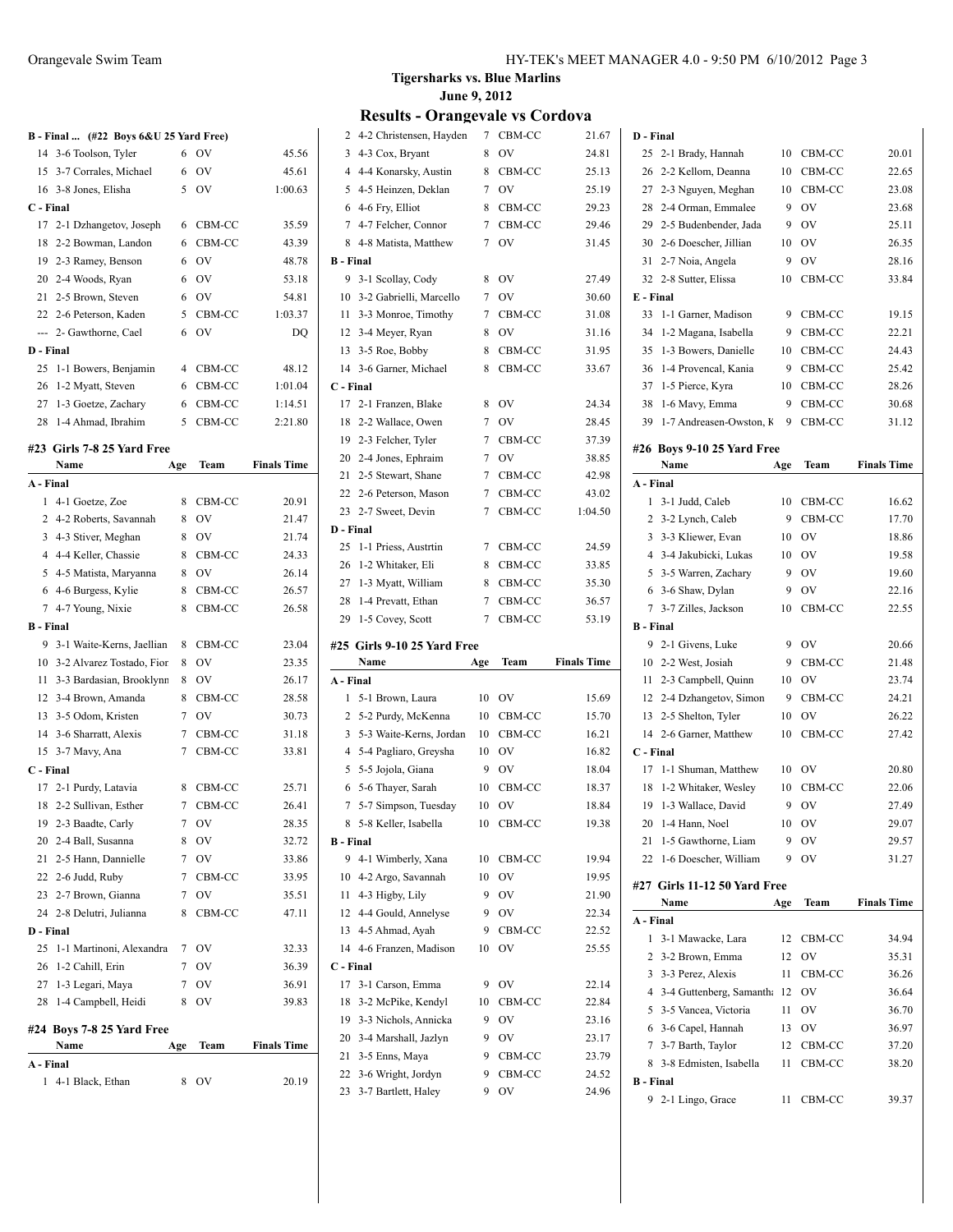|                  | B - Final  (#27 Girls 11-12 50 Yard Free) |          |              |                    |
|------------------|-------------------------------------------|----------|--------------|--------------------|
| 10               | 2-2 Mitchell, Madeline                    | 12       | OV           | 39.80              |
|                  | 11 2-3 Eigenman, Faith                    | 11       | CBM-CC       | 41.84              |
|                  | 12 2-4 Judd, Tia                          | 11       | CBM-CC       | 42.67              |
|                  | 13 2-5 Broda, Gabbey                      | 11       | OV           | 42.96              |
|                  | 14 2-6 Hall, Rebekah                      | 11       | <b>OV</b>    | 43.07              |
| 15               | 2-7 Genzel, Caitlin                       | 11       | OV           | 43.73              |
| 16               | 2-8 Badue, Kiara                          | 11       | CBM-CC       | 53.82              |
| $C$ - Final      |                                           |          |              |                    |
| 17               | 1-1 Hovhannisyan, Yester                  |          | 12 CBM-CC    | 44.18              |
| 18               | 1-2 Stinson, Amanda                       | 11       | <b>OV</b>    | 44.32              |
|                  | 19 1-3 Stephenson, Mckinley               | 11       | 0V           | 45.08              |
|                  | 20 1-4 Reeves, Amelia                     | 11       | CBM-CC       | 50.72              |
|                  |                                           |          |              |                    |
|                  | #28 Boys 11-12 50 Yard Free               |          |              |                    |
|                  | Name                                      | Age      | Team         | <b>Finals Time</b> |
| A - Final        |                                           |          |              |                    |
| 1                | 2-1 Argo, Austin                          | 12       | - OV         | 36.08              |
| 2                | 2-2 Roa, Jacob                            | 12       | CBM-CC       | 36.22              |
|                  | 3 2-3 Bardasian, Zachary                  |          | 12 OV        | 36.71              |
|                  | 4 2-4 Ahmad, Kareem                       |          | 12 CBM-CC    | 43.36              |
|                  | 5 2-5 Debia, Thomas                       | 11       | - OV         | 43.38              |
|                  | 6 2-6 Heningburg, Christian               | 11       | CBM-CC       | 45.29              |
|                  | 7 2-7 Polich, Austin                      | 11       | OV           | 56.16              |
|                  | 8 2-8 Enns, Gabriel                       | 11       | CBM-CC       | 57.50              |
| <b>B</b> - Final |                                           |          |              |                    |
|                  | 9 1-1 Simanhadi, Timothy                  | 11       | CBM-CC       | 39.46              |
|                  | 10 1-2 Monroe, James                      |          | 11 CBM-CC    | 44.04              |
| 11               | 1-3 Brady, Jake                           |          | 11 CBM-CC    | 44.77              |
|                  | 12 1-4 Turley, Branden                    |          | 11 CBM-CC    | 45.16              |
| 13               | 1-5 Powell, Jacob                         | 11       | CBM-CC       | 45.54              |
|                  | 14 1-6 Orman, Jacob                       | 11       | OV           | 1:00.72            |
|                  | #29 Girls 13-14 50 Yard Free              |          |              |                    |
|                  | Name                                      | Age      | Team         | <b>Finals Time</b> |
| A - Final        |                                           |          |              |                    |
| 1                | 3-1 Gwin, Kourtney                        | 13       | - OV         | 29.59              |
|                  | 2 3-2 Higby, Cora                         | 14       | - OV         | 30.99              |
| 3                | 3-3 Caravella, Danielle                   | 14       | <b>OV</b>    | 31.60              |
| 4                | 3-4 Courtney, Angela                      | 14       | CBM-CC       | 34.16              |
| 5                | 3-5 Bujanda, Miya                         | 13       | OV           | 34.18              |
| 6                | 3-6 Martinez, Isabella                    | 13       | CBM-CC       | 37.72              |
| <b>B</b> - Final |                                           |          |              |                    |
| 9                | 2-1 Lynch, Isabelle                       | 13       | CBM-CC       | 33.16              |
| 10               | 2-2 Fuller, Kate                          | 14       | <b>OV</b>    | 33.40              |
| 11               | 2-3 Emmett, Haley                         | 14       | OV           | 34.16              |
| 12               | 2-4 Argo, Dakota                          | 14       | OV           | 34.36              |
|                  | 13 2-5 Lewis, Arica                       | 13       | CBM-CC       | 39.41              |
|                  | 14 2-6 Warren, Katelyn                    | 13       | <b>OV</b>    | 44.16              |
|                  | 15 2-7 Garner, Miranda                    | 14       | CBM-CC       | 46.59              |
|                  |                                           |          |              | 47.18              |
|                  | 16 2-8 Reading, Dayna                     | 13       | CBM-CC       |                    |
|                  |                                           |          |              |                    |
|                  | C - Final                                 |          |              |                    |
| 17<br>18         | 1-1 Delgado, Faith<br>1-2 Garner, Mikayla | 13<br>14 | OV<br>CBM-CC | 45.00<br>45.35     |

### Orangevale Swim Team HY-TEK's MEET MANAGER 4.0 - 9:50 PM 6/10/2012 Page 4

## **Tigersharks vs. Blue Marlins June 9, 2012**

|                  | #30 Boys 13-14 50 Yard Free                 |        |          |                    |
|------------------|---------------------------------------------|--------|----------|--------------------|
|                  | Name                                        | Age    | Team     | <b>Finals Time</b> |
| A - Final        |                                             |        |          |                    |
| 1                | 2-1 Todd, Ryan                              | 14     | CBM-CC   | 30.76              |
| 2                | 2-2 Kehler, Kobe                            | 14     | OV       | 30.86              |
| 3                | 2-3 Crowl, Cody                             | 13     | CBM-CC   | 31.93              |
| $\overline{4}$   | 2-4 Heinzen, Kallen                         | 13     | OV       | 32.88              |
| 5                | 2-5 Wroblewski, Colin                       | 13     | OV       | 33.86              |
| 6                | 2-6 Hutchinson, William                     | 13     | OV       | 54.23              |
| <b>B</b> - Final |                                             |        |          |                    |
| 9                | 1-1 Hammond, Jard                           | 13     | CBM-CC   | 34.76              |
| 10               | 1-2 Gillis, Joshua                          | 13     | CBM-CC   | 36.28              |
| 11               | 1-3 Schoeder, Scot                          | 14     | CBM-CC   | 37.05              |
| 12               | 1-4 Kiosa, Alexander                        | 13     | CBM-CC   | 40.89              |
|                  | #31 Girls 15-18 50 Yard Free                |        |          |                    |
|                  | Name                                        | Age    | Team     | <b>Finals Time</b> |
| A - Final        |                                             |        |          |                    |
| 1                | 1-1 Miner, Natalie                          | 17     | OV       | 28.33              |
| $\overline{2}$   | 1-2 Portillo, Priscilla                     | 15     | CBM-CC   | 29.16              |
| 3                | 1-3 Negrete, Alexa                          | 15     | OV       | 29.83              |
| 4                | 1-4 Oliferchik, Lily                        | 18     | CBM-CC   | 34.11              |
|                  | #32 Boys 15-18 50 Yard Free                 |        |          |                    |
|                  | Name                                        | Age    | Team     | <b>Finals Time</b> |
| A - Final        |                                             |        |          |                    |
| 1                | 1-1 Eyman, Ryan                             | 16     | OV       | 24.77              |
| 2                | 1-2 Fuller, Ryan                            | 16     | OV       | 25.01              |
| 3                | 1-3 Belous, Yevgenly                        | 15     | CBM-CC   | 27.09              |
| 4                | 1-4 Brady, Zachary                          | 17     | CBM-CC   | 29.36              |
| 5                | 1-5 Gillis, Stephen                         | 16     | CBM-CC   | 31.53              |
| 6                | 1-6 Norris, Andy                            | 15     | CBM-CC   | 32.55              |
|                  |                                             |        |          |                    |
|                  | #33 Girls 6&U 25 Yard Back                  |        |          |                    |
|                  | Name                                        | Age    | Team     | <b>Finals Time</b> |
| A - Final        |                                             |        |          |                    |
| 1                | 3-1 Hardenburgh, Ayla                       |        | 5 OV     | 28.28              |
| 2                | 3-2 Thayer, Lisa                            | 6      | CBM-CC   | 32.94              |
| 3                | 3-3 Medina, Angelica                        | 6      | CBM-CC   | 36.26              |
| $\overline{4}$   | 3-4 Smith, Julianna                         | 6      | CBM-CC   | 38.17              |
| 5                | 3-5 Beil, Megan                             | 6      | OV       | 40.74              |
| 6                | 3-6 Suhir, Wafa                             | 6      | CBM-CC   | 43.42              |
| 7                | 3-7 Alvarez Tostado, Mia                    | 5      | OV       | 50.61              |
| ---              | 3- Roberts, Shelbie                         | 6      | OV       | DQ                 |
| <b>B</b> - Final |                                             |        |          |                    |
| 9                | 2-1 Roberts, Payton                         | 6      | OV       | 41.75              |
| 10               | 2-2 Black, Cameron                          | 6      | OV       | 59.33              |
| 11               | 2-3 Givens, Grace                           | 5      | OV       | 1:02.53            |
|                  | 12 2-4 Mavy, Krista                         | 5      | CBM-CC   | 1:18.26            |
|                  | 13 2-5 Sweet, Elizabeth                     | 5      | CBM-CC   | 2:04.41            |
|                  | --- 2- Judd, Superstar                      | 5      | CBM-CC   | DQ                 |
| ---              | 2- Espinosa, Olivia                         | 5      | CBM-CC   | DQ                 |
| C - Final<br>17  |                                             |        |          |                    |
| 18               | 1-1 Oliphant, Olivia<br>1-2 Jenness, Jaiden | 6<br>4 | OV<br>OV | 48.30<br>1:02.87   |
|                  |                                             |        |          |                    |

| 19               | 1-3 Rhodes, Hannah                        | 5              | OV        | 1:07.69            |
|------------------|-------------------------------------------|----------------|-----------|--------------------|
| ---              | 1- Toolson, Kaitlyn                       | 4              | OV        | DQ                 |
| ---              | 1- Larson, Madison                        | 6              | CBM-CC    | DQ                 |
| ---              | 1- Waite-Kerns, Lola                      | 4              | CBM-CC    | DQ                 |
| $- - -$          | 1- Alvarez Tostado, Zoe                   | 5              | OV        | DQ                 |
|                  |                                           |                |           |                    |
|                  | #34 Boys 6&U 25 Yard Back                 |                |           |                    |
| A - Final        | Name                                      | Age            | Team      | <b>Finals Time</b> |
| 1                |                                           |                |           |                    |
|                  | 4-1 Espinosa, Diego                       | 6              | CBM-CC    | 31.58              |
| 2                | 4-2 Bain, Riley                           | 6              | OV        | 33.57              |
| 3                | 4-3 Delutri, John                         | 6              | CBM-CC    | 36.62              |
| $\overline{4}$   | 4-4 Eisenbarth, Tyler                     | 6              | OV        | 37.36              |
| 5                | 4-5 Smith-Shupe, Troy                     | 6              | CBM-CC    | 38.43              |
| 6                | 4-6 Scollay, Tyler                        | 5              | OV        | 49.72              |
|                  | --- 4- Penman, Bode                       | 6              | OV        | DQ                 |
|                  | --- 4- Dzhangetov, Joseph                 | 6              | CBM-CC    | DQ                 |
| <b>B</b> - Final |                                           |                |           |                    |
| 9                | 3-1 Goebel, Will                          | 6              | OV        | 41.07              |
| 10               | 3-2 Woods, Ryan                           | 6              | <b>OV</b> | 43.70              |
| 11               | 3-3 Young, Owen                           | 6              | CBM-CC    | 45.43              |
| 12               | 3-4 Quirartz Guzman, Ala                  | 6              | CBM-CC    | 49.65              |
| 13               | 3-5 Diaz, Gabriel                         | 6              | CBM-CC    | 54.66              |
| 14               | 3-6 Toolson, Tyler                        | 6              | <b>OV</b> | 1:04.51            |
| 15               | 3-7 Gawthorne, Cael                       | 6              | OV        | 1:13.92            |
| C - Final        |                                           |                |           |                    |
| 17               | 2-1 Palasigue, Christian                  | 6              | CBM-CC    | 45.63              |
| 18               | 2-2 Brown, Steven                         | 6              | OV        | 46.83              |
|                  |                                           |                |           |                    |
| 19               | 2-3 Corrales, Michael                     | 6              | <b>OV</b> | 50.83              |
|                  | 20 2-4 Ramey, Benson                      | 6              | OV        | 1:01.50            |
|                  | 21 2-5 Peterson, Kaden                    | 5              | CBM-CC    | 1:40.34            |
|                  | --- 2- Ahmad, Ibrahim                     | 5              | CBM-CC    | DQ                 |
|                  | --- 2- Myatt, Steven                      | 6              | CBM-CC    | DQ                 |
| $\cdots$         | 2- Jones, Elisha                          | 5              | OV        | DQ                 |
| D - Final        |                                           |                |           |                    |
| 25               | 1-1 Roa, Antonio                          | 6              | CBM-CC    | 55.91              |
| 26               | 1-2 Goetze, Zachary                       | 6              | CBM-CC    | 1:07.09            |
| 27               |                                           | $\overline{4}$ | CBM-CC    | 2:25.56            |
| ---              | 1-3 Bowers, Benjamin<br>1- Bowman, Landon | 6              | CBM-CC    | <b>XDQ</b>         |
|                  |                                           |                |           |                    |
|                  | #35 Girls 7-8 25 Yard Back                |                |           |                    |
|                  | Name                                      | Age            | Team      | <b>Finals Time</b> |
| A - Final        |                                           |                |           |                    |
| 1                | 4-1 Garner, Larisa                        | 7              | CBM-CC    | 25.84              |
| $\overline{c}$   | 4-2 Debia, Keila                          | 7              | OV        | 26.51              |
| 3                | 4-3 Voss, Jenna                           | 7              | CBM-CC    | 27.83              |
| 4                | 4-4 Brown, Sara                           | 8              | OV        | 28.60              |
| 5                | 4-5 Goetze, Zoe                           | 8              | CBM-CC    | 30.42              |
| 6                | 4-6 Judd, Trixie                          | 8              | CBM-CC    | 30.85              |
| 7                | 4-7 Walder, Georgia                       | 8              | OV        | 34.12              |
| 8                | 4-8 Odom, Kristen                         | 7              | OV        | 36.56              |
| <b>B</b> - Final |                                           |                |           |                    |
| 9                | 3-1 Matista, Maryanna                     | 8              | OV        | 27.87              |
| 10               | 3-2 Burgess, Samantha                     | 8              | CBM-CC    | 31.41              |
| 11               | 3-3 Baadte, Carly                         | 7              | OV        | 33.28              |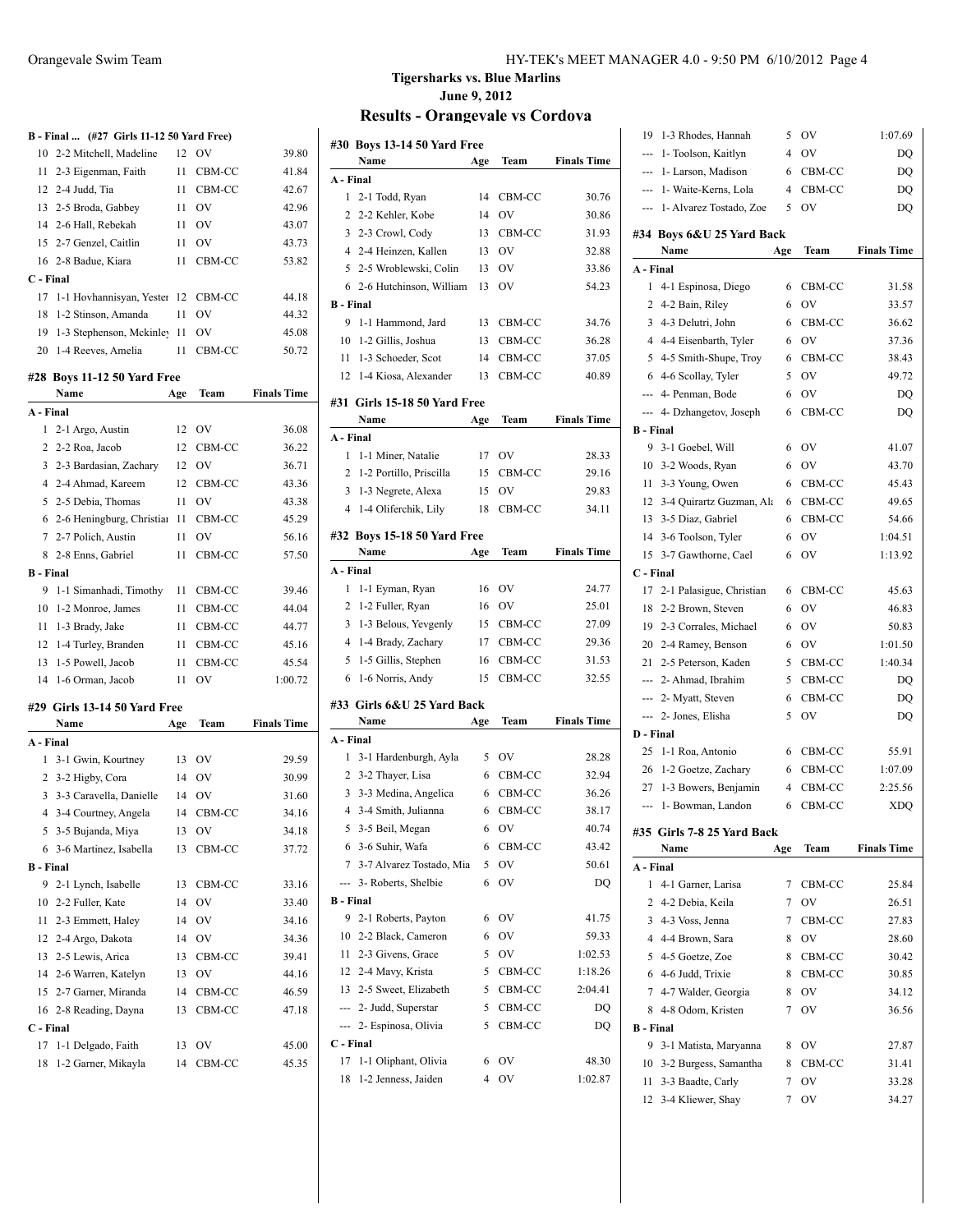## **B - Final ... (#35 Girls 7-8 25 Yard Back)**

|                  | $\frac{1}{2}$ mai $\frac{1}{2}$ $\frac{1}{2}$ $\frac{1}{2}$ of $\frac{1}{2}$ $\frac{1}{2}$ $\frac{1}{2}$ $\frac{1}{2}$ $\frac{1}{2}$ $\frac{1}{2}$ $\frac{1}{2}$ $\frac{1}{2}$ $\frac{1}{2}$ $\frac{1}{2}$ $\frac{1}{2}$ $\frac{1}{2}$ $\frac{1}{2}$ $\frac{1}{2}$ $\frac{1}{2}$ $\frac{1}{2}$ $\frac{1}{2}$ |        |           |                    |
|------------------|--------------------------------------------------------------------------------------------------------------------------------------------------------------------------------------------------------------------------------------------------------------------------------------------------------------|--------|-----------|--------------------|
|                  | 13 3-5 Mavy, Ana                                                                                                                                                                                                                                                                                             |        | 7 CBM-CC  | 34.35              |
|                  | 14 3-6 Lohia, Hiya                                                                                                                                                                                                                                                                                           |        | 7 CBM-CC  | 35.46              |
| 15               | 3-7 Burgess, Kylie                                                                                                                                                                                                                                                                                           | 8      | CBM-CC    | 39.75              |
| C - Final        |                                                                                                                                                                                                                                                                                                              |        |           |                    |
| 17               | 2-1 Zilles, Isabella                                                                                                                                                                                                                                                                                         | 7      | CBM-CC    | 33.08              |
| 18               | 2-2 Mawacke, Amy                                                                                                                                                                                                                                                                                             | 8      | CBM-CC    | 33.99              |
|                  | 19 2-3 Bardasian, Brooklynn                                                                                                                                                                                                                                                                                  | 8      | OV        | 34.84              |
| 20               | 2-4 Brown, Gianna                                                                                                                                                                                                                                                                                            | 7      | <b>OV</b> | 39.11              |
| 21               | 2-5 Burgess, Emelia                                                                                                                                                                                                                                                                                          | 8      | CBM-CC    | 40.62              |
|                  | 22 2-6 Ball, Susanna                                                                                                                                                                                                                                                                                         | 8      | OV        | 40.68              |
| 23               | 2-7 Martinoni, Alexandra                                                                                                                                                                                                                                                                                     | $\tau$ | <b>OV</b> | 43.35              |
| 24               | 2-8 Delutri, Julianna                                                                                                                                                                                                                                                                                        | 8      | CBM-CC    | 52.32              |
| D - Final        |                                                                                                                                                                                                                                                                                                              |        |           |                    |
| 25               | 1-1 Roberts, Savannah                                                                                                                                                                                                                                                                                        | 8      | OV        | 27.62              |
| 26               | 1-2 Hann, Dannielle                                                                                                                                                                                                                                                                                          | 7      | <b>OV</b> | 33.67              |
| 27               | 1-3 Alvarez Tostado, Fior                                                                                                                                                                                                                                                                                    | 8      | <b>OV</b> | 36.30              |
| 28               | 1-4 Purdy, Latavia                                                                                                                                                                                                                                                                                           | 8      | CBM-CC    | 40.81              |
|                  | 29 1-5 Campbell, Heidi                                                                                                                                                                                                                                                                                       | 8      | OV        | 54.45              |
| ---              | 1-abc, Aryanna                                                                                                                                                                                                                                                                                               | 7      | CBM-CC    | X48.01             |
|                  | #36 Boys 7-8 25 Yard Back                                                                                                                                                                                                                                                                                    |        |           |                    |
|                  | Name                                                                                                                                                                                                                                                                                                         | Age    | Team      | <b>Finals Time</b> |
| A - Final        |                                                                                                                                                                                                                                                                                                              |        |           |                    |
| 1                | 3-1 Black, Ethan                                                                                                                                                                                                                                                                                             | 8      | OV        | 25.05              |
| 2                | 3-2 Penman, Logan                                                                                                                                                                                                                                                                                            | 8      | <b>OV</b> | 27.09              |
| 3                | 3-3 Scollay, Cody                                                                                                                                                                                                                                                                                            | 8      | <b>OV</b> | 27.58              |
|                  | 4 3-4 Heinzen, Deklan                                                                                                                                                                                                                                                                                        | 7      | <b>OV</b> | 31.90              |
|                  | 5 3-5 Gonzales, Steven                                                                                                                                                                                                                                                                                       | 7      | CBM-CC    | 33.25              |
| 6                | 3-6 Konarsky, Austin                                                                                                                                                                                                                                                                                         | 8      | CBM-CC    | 33.68              |
| $7\phantom{.0}$  | 3-7 Roe, Bobby                                                                                                                                                                                                                                                                                               | 8      | CBM-CC    | 36.99              |
| 8                | 3-8 Sweet, Devin                                                                                                                                                                                                                                                                                             | 7      | CBM-CC    | 50.08              |
| <b>B</b> - Final |                                                                                                                                                                                                                                                                                                              |        |           |                    |
| 9                | 2-1 Anwari, Atal                                                                                                                                                                                                                                                                                             | 7      | CBM-CC    | 28.12              |
|                  | 10 2-2 Cox, Bryant                                                                                                                                                                                                                                                                                           | 8      | <b>OV</b> | 32.45              |
| 11               | 2-3 Smith, Elijah                                                                                                                                                                                                                                                                                            | 8      | CBM-CC    | 33.27              |
|                  | 12 2-4 Shubert, Braden                                                                                                                                                                                                                                                                                       | 8      | CBM-CC    | 40.38              |
|                  | 13 2-5 Monroe, Timothy                                                                                                                                                                                                                                                                                       |        | 7 CBM-CC  | 40.60              |
|                  | 14 2-6 Meyer, Ryan                                                                                                                                                                                                                                                                                           | 8      | OV        | 42.69              |
|                  | --- 2- Matista, Matthew                                                                                                                                                                                                                                                                                      | 7      | OV        | DQ                 |
| C - Final        |                                                                                                                                                                                                                                                                                                              |        |           |                    |
| 17               | 1-1 Wallace, Owen                                                                                                                                                                                                                                                                                            | 7      | OV        | 37.75              |
| 18               | 1-2 Gabrielli, Marcello                                                                                                                                                                                                                                                                                      | 7      | OV        | 41.57              |
| 19               | 1-3 Felcher, Tyler                                                                                                                                                                                                                                                                                           |        | 7 CBM-CC  | 45.03              |
| 20               | 1-4 Jones, Ephraim                                                                                                                                                                                                                                                                                           |        | 7 OV      | 47.16              |
| 21               | 1-5 Garner, Michael                                                                                                                                                                                                                                                                                          | 8      | CBM-CC    | 51.87              |
| 22               | 1-6 Myatt, William                                                                                                                                                                                                                                                                                           | 8      | CBM-CC    | 1:14.99            |
| 23               | 1-7 Covey, Scott                                                                                                                                                                                                                                                                                             | 7      | CBM-CC    | 1:16.18            |
|                  | #37  Girls 9-10 25 Yard Back                                                                                                                                                                                                                                                                                 |        |           |                    |
|                  | Name                                                                                                                                                                                                                                                                                                         | Age    | Team      | <b>Finals Time</b> |
| A - Final        |                                                                                                                                                                                                                                                                                                              |        |           |                    |
| 1                | 5-1 Brown, Laura                                                                                                                                                                                                                                                                                             | 10     | OV        | 20.37              |
| 2                | 5-2 Arnez, Emily                                                                                                                                                                                                                                                                                             | 10     | CBM-CC    | 21.21              |
| 3                | 5-3 Miles, Markeia                                                                                                                                                                                                                                                                                           | 10     | OV        | 22.34              |
|                  |                                                                                                                                                                                                                                                                                                              |        |           |                    |

### **Tigersharks vs. Blue Marlins June 9, 2012**

| 5-4 Simpson, Tuesday               | 10  | OV     | 22.94              |
|------------------------------------|-----|--------|--------------------|
| 5-5 Pagliaro, Greysha              | 10  | OV     | 23.24              |
| 5-6 Keller, Isabella               | 10  | CBM-CC | 23.45              |
| 5-7 Wimberly, Xana                 | 10  | CBM-CC | 24.71              |
| 5-8 Thayer, Sarah                  | 10  | CBM-CC | 28.28              |
| <b>B</b> - Final                   |     |        |                    |
| 4-1 Pellegrini, Ellie              | 9   | OV     | 24.18              |
| 4-2 Gould, Annelyse                | 9   | OV     | 25.57              |
| 4-3 Jojola, Giana                  | 9   | OV     | 25.68              |
| 4-4 Christensen, Callie            | 9   | CBM-CC | 25.76              |
| 4-5 Nichols, Annicka               | 9   | OV     | 26.10              |
| 4-6 Nguyen, Meghan                 | 10  | CBM-CC | 29.24              |
| 4-7 Kellom, Deanna                 | 10  | CBM-CC | 33.66              |
| C - Final                          |     |        |                    |
| 3-1 Bowers, Danielle               | 10  | CBM-CC | 29.68              |
| 3-2 Noia, Angela                   | 9   | OV     | 29.96              |
| 3-3 Higby, Lily                    | 9   | OV     | 30.51              |
| 3-4 Franzen, Madison               | 10  | OV     | 30.85              |
| 3-5 Bartlett, Haley                | 9   | OV     | 33.07              |
| 3-6 Sutter, Elissa<br>22           | 10  | CBM-CC | 34.32              |
| 23<br>3-7 Pierce, Kyra             | 10  | CBM-CC | 47.11              |
| D - Final                          |     |        |                    |
| 2-1 Orman, Emmalee                 | 9   | OV     | 26.05              |
| 2-2 Carson, Emma                   | 9   | OV     | 27.40              |
| 2-3 Budenbender, Jada              | 9   | OV     | 27.81              |
| 2-4 Marshall, Jazlyn               | 9   | OV     | 30.03              |
|                                    |     |        |                    |
| 2-5 Magana, Isabella               | 9   | CBM-CC | 31.47              |
| 2-6 Provencal, Kania               | 9   | CBM-CC | 32.68              |
| 2-7 Andreasen-Owston, K            | 9   | CBM-CC | 39.67              |
| 2-8 Wright, Jordyn<br>32           | 9   | CBM-CC | 44.84              |
| E - Final                          |     |        |                    |
| 1-1 Empedrad, Cristina             | 10  | CBM-CC | 27.98              |
|                                    |     |        |                    |
| #38 Boys 9-10 25 Yard Back<br>Name | Age | Team   | <b>Finals Time</b> |
| A - Final                          |     |        |                    |
| 3-1 Lynch, Caleb                   | 9   | CBM-CC | 22.47              |
| 3-2 Voss, Mason                    | 9   | CBM-CC | 23.03              |
| 3-3 Bardasian, Gannon              | 10  | OV     | 23.15              |
| 4 3-4 Odom, Grant                  | 10  | OV     | 24.90              |
| 3-5 Warren, Zachary                | 9   | OV     | 25.39              |
| 3-6 Heinzen, Trayton<br>6          | 10  | OV     | 25.50              |
| 7 3-7 Dzhangetov, Simon            | 9   | CBM-CC | 27.93              |
| <b>B</b> - Final                   |     |        |                    |
| 2-1 Schaben, Seth                  | 10  | OV     | 28.05              |
| 2-2 Jakubicki, Lukas               | 10  | OV     | 30.74              |
| 2-3 West, Josiah                   | 9   | CBM-CC | 32.40              |
| 12 2-4 Gawthorne, Liam             | 9   | OV     | 36.88              |
| 2-5 Zilles, Jackson                | 10  | CBM-CC | 42.84              |
| 14 2-6 Garner, Matthew             | 10  | CBM-CC | 46.31              |
| 2-7 Newmarch, Carson               | 9   | CBM-CC | 46.33              |
| 2-8 Hann, Noel                     | 10  | OV     | 47.95              |
| C - Final                          |     |        |                    |
| 1-1 Shuman, Matthew                | 10  | OV     | 22.88              |
|                                    |     |        |                    |

| 19               | 1-3 Whitaker, Wesley                      | 10  | CBM-CC           | 29.23              |
|------------------|-------------------------------------------|-----|------------------|--------------------|
|                  | #39 Girls 11-12 50 Yard Back              |     |                  |                    |
|                  | Name                                      | Age | Team             | <b>Finals Time</b> |
| A - Final        |                                           |     |                  |                    |
| 1                | 3-1 Boe, Taylor                           | 12  | OV               | 40.54              |
| 2                | 3-2 Brown, Emma                           | 12  | OV               | 42.31              |
| 3                | 3-3 Barth, Taylor                         | 12  | CBM-CC           | 43.84              |
| 4                | 3-4 Edmisten, Isabella                    | 11  | CBM-CC           | 46.36              |
| 5                | 3-5 Vancea, Victoria                      | 11  | OV               | 47.93              |
| 6                | 3-6 Perez, Alexis                         | 11  | CBM-CC           | 48.26              |
| 7                | 3-7 Genzel, Caitlin                       | 11  | OV               | 51.31              |
| <b>B</b> - Final |                                           |     |                  |                    |
| 9                | 2-1 Mitchell, Madeline                    | 12  | OV               | 49.35              |
|                  | 10 2-2 Judd, Tia                          | 11  | CBM-CC           | 49.48              |
| 11               | 2-3 Lingo, Grace                          | 11  | CBM-CC           | 52.86              |
| 12               | 2-4 Broda, Gabbey                         | 11  | <b>OV</b>        | 53.88              |
| 13               | 2-5 Stephenson, Mckinley                  | 11  | OV               | 57.48              |
|                  | 14 2-6 Hall, Rebekah                      | 11  | OV               | 1:02.59            |
|                  | 15 2-7 Badue, Kiara                       | 11  | CBM-CC           | 1:10.27            |
| C - Final        |                                           |     |                  |                    |
|                  | 17 1-1 Lindstrom, Sadie                   | 11  | OV               | 41.58              |
| 18               | 1-2 Maduri, Danielle                      | 11  | CBM-CC           | 1:05.64            |
| 19               | 1-3 Stinson, Amanda                       | 11  | OV               | 1:06.56            |
|                  |                                           |     |                  |                    |
|                  | #40 Boys 11-12 50 Yard Back<br>Name       | Age | Team             | <b>Finals Time</b> |
| A - Final        |                                           |     |                  |                    |
| 1                | 2-1 Cox, Alex                             | 12  | OV               | 41.04              |
|                  | 2 2-2 Porter, Ethan                       | 11  | CBM-CC           | 42.17              |
| 3                | 2-3 Boe, Jacob                            | 11  | <b>OV</b>        | 42.58              |
| 4                | 2-4 Shaw, Travis                          | 11  | OV               | 49.68              |
| 5                | 2-5 Powell, Jacob                         | 11  | CBM-CC           | 56.32              |
| 6                | 2-6 Ahmad, Kareem                         | 12  | CBM-CC           | 58.01              |
| 7                | 2-7 Quirartz Guzman, An                   | 11  | CBM-CC           | 58.88              |
| 8                | 2-8 Polich, Austin                        | 11  | OV               | 1:08.64            |
| <b>B</b> - Final |                                           |     |                  |                    |
| 9                | 1-1 Brady, Jake                           | 11  | CBM-CC           | 53.30              |
| 10               | 1-2 Debia, Thomas                         | 11  | OV               | 56.17              |
| 11               | 1-3 Diaz, David                           | 11  | CBM-CC           | 58.29              |
| 12               | 1-4 Orman, Jacob                          | 11  | OV               | 1:05.72            |
| 13               | 1-5 Heningburg, Christian                 | 11  | CBM-CC           | 1:09.87            |
|                  |                                           |     |                  |                    |
|                  | #41 Girls 13-14 50 Yard Back              |     |                  |                    |
|                  | Name                                      | Age | Team             | <b>Finals Time</b> |
| A - Final<br>1   |                                           |     |                  |                    |
|                  | 3-1 Rose, Shayla                          | 13  | OV               | 42.60              |
| 2<br>3           | 3-2 Gudkov, Lisa                          | 13  | OV               | 43.29              |
|                  | 3-3 Luna, Helena                          | 14  | CBM-CC           | 45.96              |
| $\overline{4}$   | 3-4 Fuller, Kate                          | 14  | OV               | 46.31              |
| 5                | 3-5 Argo, Dakota                          | 14  | OV               | 46.68              |
| 7                | 6 3-6 Lewis, Arica<br>3-7 Medina, Arcelia | 13  | CBM-CC<br>CBM-CC | 47.49              |
| <b>B</b> - Final |                                           | 13  |                  | 47.52              |
| 9                | 2-1 Emmett, Haley                         | 14  | OV               | 42.49              |
| 10               | 2-2 Mansanet, Portia                      | 13  | ov               | 53.39              |
|                  |                                           |     |                  |                    |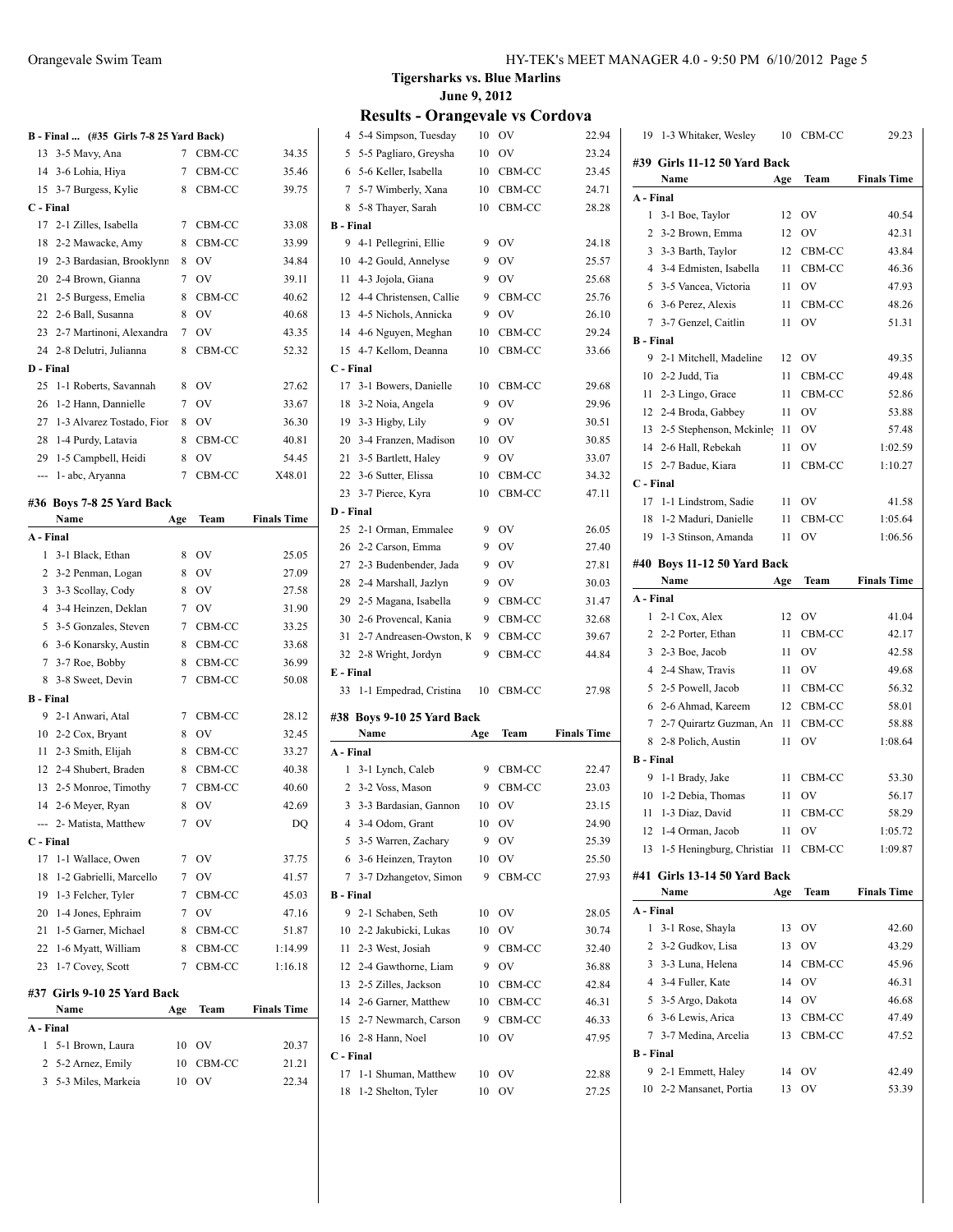|                  | B - Final  (#41 Girls 13-14 50 Yard Back) |        |           |                    |
|------------------|-------------------------------------------|--------|-----------|--------------------|
| 11               | 2-3 Warren, Katelyn                       | 13     | <b>OV</b> | 56.95              |
|                  | 12 2-4 Reading, Dayna                     | 13     | CBM-CC    | 1:03.34            |
|                  | 13 2-5 Delgado, Faith                     |        | 13 OV     | 1:08.49            |
|                  | 14 2-6 Garner, Miranda                    |        | 14 CBM-CC | 1:11.52            |
|                  | --- 2- Martinez, Isabella                 | 13     | CBM-CC    | DO                 |
| C - Final        |                                           |        |           |                    |
| 17               | 1-1 Lynch, Isabelle                       | 13     | CBM-CC    | 40.85              |
| 18               | 1-2 Garner, Mikayla                       | 14     | CBM-CC    | 1:12.14            |
|                  | #42 Boys 13-14 50 Yard Back               |        |           |                    |
|                  | Name                                      | Age    | Team      | <b>Finals Time</b> |
| A - Final        |                                           |        |           |                    |
| $\mathbf{1}$     | 2-1 Boe, Joshua                           | 14     | OV        | 33.72              |
|                  | 2 2-2 Heinzen, Kallen                     | 13     | <b>OV</b> | 43.02              |
|                  | 3 2-3 Hammond, Jard                       | 13     | CBM-CC    | 45.51              |
|                  | 4 2-4 Schoeder, Scot                      | 14     | CBM-CC    | 48.77              |
|                  | 5 2-5 Hutchinson, William                 | 13     | OV        | 1:15.88            |
| $-$              | 2- Kehler, Kobe                           | 14     | OV        | DO                 |
| <b>B</b> - Final |                                           |        |           |                    |
|                  | 9 1-1 Foss, Israel                        | 14     | CBM-CC    | 37.63              |
|                  | 10 1-2 Crowl, Cody                        |        | 13 CBM-CC | 42.38              |
|                  | 11 1-3 Kiosa, Alexander                   | 13     | CBM-CC    | 51.31              |
|                  |                                           |        |           |                    |
|                  | #43 Girls 15-18 50 Yard Back              |        |           |                    |
|                  | Name                                      | Age    | Team      | <b>Finals Time</b> |
| A - Final        |                                           |        |           |                    |
| 1                | 1-1 Miner, Natalie                        | 17     | OV        | 35.26              |
|                  | 2 1-2 Negrete, Alexa                      | 15     | OV        | 39.79              |
|                  | #44 Boys 15-18 50 Yard Back               |        |           |                    |
|                  |                                           |        |           |                    |
|                  | Name                                      | Age    | Team      | <b>Finals Time</b> |
| A - Final        |                                           |        |           |                    |
| 1                | 1-1 Fuller, Chris                         | 17     | <b>OV</b> | 36.03              |
|                  | 2 1-2 Brady, Zachary                      |        | 17 CBM-CC | 36.73              |
| 3                | 1-3 Gillis, Stephen                       | 16     | CBM-CC    | 42.59              |
|                  | 4 1-4 Norris, Andy                        | 15     | CBM-CC    | 42.86              |
|                  |                                           |        |           |                    |
|                  | #45 Girls 7-8 25 Yard Breast              |        |           |                    |
|                  | Name                                      | Age    | Team      | <b>Finals Time</b> |
| A - Final        |                                           |        |           |                    |
| 1                | 3-1 Jakubicka, Linnea                     | 8      | OV        | 25.82              |
| 2                | 3-2 Goetze, Zoe                           | 8      | CBM-CC    | 29.91              |
| 3                | 3-3 Baadte, Carly                         | 7      | OV        | 33.09              |
| $\overline{4}$   | 3-4 Brown, Sara                           | 8      | OV        | 35.53              |
| 5                | 3-5 Mawacke, Amy                          | 8      | CBM-CC    | 36.63              |
| 6                | 3-6 Jenness, Victoria                     | 8      | <b>OV</b> | 37.13              |
|                  | 7 3-7 Lohia, Hiya                         | 7      | CBM-CC    | 42.88              |
| ---              | 3- Sullivan, Esther                       | 7      | CBM-CC    | DQ                 |
| <b>B</b> - Final |                                           |        |           |                    |
| 9                | 2-1 Alvarez Tostado, Fior                 | 8      | OV        | 37.89              |
|                  | 10 2-2 Young, Nixie                       | 8      | CBM-CC    | 42.10              |
| 11               | 2-3 Brown, Gianna                         | 7      | OV        | 56.90              |
|                  | --- 2- Debia, Keila<br>2- Cahill, Erin    | 7<br>7 | OV<br>OV  | DQ<br>DQ           |

**Tigersharks vs. Blue Marlins June 9, 2012**

| 1<br>2-1 Guttenberg, Sean       | 10  | OV     | 22.68              |
|---------------------------------|-----|--------|--------------------|
| A - Final                       |     |        |                    |
| Name                            | Age | Team   | <b>Finals Time</b> |
| #48 Boys 9-10 25 Yard Breast    |     |        |                    |
| --- 1- McPike, Kendyl           | 10  | CBM-CC | DQ                 |
| $-$ 1 - Priess, M               | 9   | CBM-CC | X35.54             |
| 1-2 Mavy, Emma<br>18            | 9   | CBM-CC | 44.17              |
| 17<br>1-1 Christensen, Callie   | 9   | CBM-CC | 27.14              |
| C - Final                       |     |        |                    |
| 2- Doescher, Jillian<br>---     | 10  | OV     | DQ                 |
| 15 2-7 Pellegrini, Ellie        | 9   | OV     | 41.25              |
| 14 2-6 Argo, Savannah           | 10  | OV     | 35.61              |
| 2-5 Nguyen, Meghan<br>13        | 10  | CBM-CC | 29.80              |
| 12 2-4 Ahmad, Ayah              | 9   | CBM-CC | 27.81              |
| 11 2-3 Perez, Kylie             | 10  | CBM-CC | 26.80              |
| 10 2-2 Edmisten, Julianna       | 10  | CBM-CC | 25.51              |
| 9<br>2-1 Wilhelms, Isabella     | 9   | OV     | 24.26              |
| <b>B</b> - Final                |     |        |                    |
| --- 3- Burgess, Hannah          | 10  | CBM-CC | DQ                 |
| 7 3-7 Wright, Jordyn            | 9   | CBM-CC | 31.04              |
| 6 3-6 Johnston, Giselle         | 10  | CBM-CC | 25.97              |
| 5 3-5 Miles, Markeia            | 10  | OV     | 25.39              |
| 4 3-4 Coleman-Salgado, Kr       | 10  | CBM-CC | 22.48              |
| 3-3 Hardenburgh, Alaina<br>3    | 10  | OV     | 22.19              |
| 2 3-2 Cusick, Lydia             | 10  | OV     | 21.83              |
| 1<br>3-1 Pagliaro, Greysha      | 10  | OV     | 20.69              |
| A - Final                       |     |        |                    |
| Name                            | Age | Team   | <b>Finals Time</b> |
| #47 Girls 9-10 25 Yard Breast   |     |        |                    |
| 1- Whitaker, Eli<br>---         | 8   | CBM-CC | DQ                 |
| --- 1- Peterson, Mason          | 7   | CBM-CC | DQ                 |
| 1- Stewart, Shane<br>---        | 7   | CBM-CC | DQ                 |
| ---<br>1- Delutri, John         | 6   | CBM-CC | DQ                 |
| <b>B</b> - Final                |     |        |                    |
| --- 2- Monroe, Timothy          | 7   | CBM-CC | DQ                 |
| --- 2- Gonzales, Steven         | 7   | CBM-CC | DQ                 |
| --- 2- Cox, Bryant              | 8   | OV     | DQ                 |
| 4 2-4 Fry, Elliot               | 8   | CBM-CC | 51.44              |
| 3 2-3 Franzen, Blake            | 8   | OV     | 42.83              |
| 2 2-2 Smith, Elijah             | 8   | CBM-CC | 35.37              |
| 1<br>2-1 Black, Ethan           | 8   | OV     | 32.67              |
| A - Final                       |     |        |                    |
| Name                            | Age | Team   | <b>Finals Time</b> |
| #46 Boys 7-8 25 Yard Breast     |     |        |                    |
| --- 1- Judd, Ruby               | 7   | CBM-CC | DQ                 |
| --- 1- Zilles, Isabella         | 7   | CBM-CC | DQ                 |
| --- 1- Burgess, Emelia          | 8   | CBM-CC | DQ                 |
| --- 1- Burgess, Samantha        | 8   | CBM-CC | DQ                 |
| 1- Waite-Kerns, Jaellian<br>--- | 8   | CBM-CC | DQ                 |
| C - Final                       |     |        |                    |
| --- 2- Keller, Chassie          | 8   | CBM-CC | DQ                 |
| --- 2- Voss, Jenna              | 7   | CBM-CC | DQ                 |
| --- 2- Nguyen, Lindsey          | 7   | CBM-CC | DQ                 |
|                                 |     |        |                    |

|                | 2 2-2 Stiver, Daniel           | 10  | OV        | 23.16              |
|----------------|--------------------------------|-----|-----------|--------------------|
|                | 3 2-3 Suhir, Shukri            | 9   | CBM-CC    | 23.60              |
|                | 4 2-4 Kliewer, Evan            | 10  | <b>OV</b> | 26.83              |
|                | 5 2-5 Judd, Caleb              | 10  | CBM-CC    | 29.48              |
|                | 6 2-6 Walder, Pace             | 10  | OV        | 30.77              |
|                | --- 2- Newmarch, Carson        | 9   | CBM-CC    | DQ                 |
| B - Final      |                                |     |           |                    |
| 9              | 1-1 Shuman, Matthew            | 10  | OV        | 31.19              |
|                | --- 1- Givens, Luke            | 9   | OV        | DQ                 |
|                | --- 1- Doescher, William       | 9   | OV        | DQ                 |
|                |                                |     |           |                    |
|                | #49 Girls 11-12 50 Yard Breast |     |           |                    |
|                | Name                           | Age | Team      | <b>Finals Time</b> |
| A - Final      |                                |     |           |                    |
| 1              | 2-1 Capel, Hannah              | 13  | OV        | 41.72              |
|                | 2 2-2 Hoppes, Anne             | 11  | OV        | 42.87              |
|                | 3 2-3 Rovenberger, Alexand 12  |     | OV        | 44.76              |
|                | 4 2-4 Guttenberg, Samantha 12  |     | OV        | 45.77              |
|                | 5 2-5 Edmisten, Isabella       | 11  | CBM-CC    | 51.08              |
|                | 6 2-6 Judd, Tia                | 11  | CBM-CC    | 59.54              |
|                | 7 2-7 Lingo, Grace             | 11  | CBM-CC    | 59.60              |
|                | --- 2- Perez, Alexis           | 11  | CBM-CC    | DQ                 |
| B - Final      |                                |     |           |                    |
| 9              | 1-1 Konarsky, Shelby           | 11  | CBM-CC    | 43.95              |
| 10             | 1-2 Boe, Taylor                | 12  | OV        | 44.60              |
|                |                                |     |           |                    |
|                |                                |     |           |                    |
|                | #50  Boys 11-12 50 Yard Breast |     |           |                    |
|                | Name                           | Age | Team      | <b>Finals Time</b> |
| A - Final<br>1 |                                |     |           |                    |
|                | 2-1 Ahmad, Kareem              | 12  | CBM-CC    | 48.57              |
|                | 2 2-2 Roa, Jacob               | 12  | CBM-CC    | 50.58              |
|                | 3 2-3 Bardasian, Zachary       | 12  | OV        | 53.38              |
|                | 4 2-4 Quirartz Guzman, An      | -11 | CBM-CC    | 54.81              |
|                | 5 2-5 Debia, Thomas            | 11  | OV        | 56.00              |
|                | 6 2-6 Caron, Reed              | 11  | OV        | 1:03.85            |
|                | 7 2-7 Orman, Jacob             | 11  | <b>OV</b> | 1:15.93            |
|                | --- 2- Diaz, David             | 11  | CBM-CC    | DQ                 |
| B - Final      |                                |     |           |                    |
| 9              | 1-1 Monroe, James              | 11  | CBM-CC    | 57.91              |
|                | 10 1-2 Turley, Branden         |     | 11 CBM-CC | 1:05.80            |
|                | #51 Girls 13-14 50 Yard Breast |     |           |                    |
|                | Name                           | Age | Team      | <b>Finals Time</b> |
| A - Final      |                                |     |           |                    |
| 1              | 2-1 Gwin, Kourtney             | 13  | OV        | 39.97              |
| $\overline{2}$ | 2-2 Caravella, Danielle        | 14  | OV        | 42.08              |
|                | 3 2-3 Edmisten, Rebecca        | 13  | CBM-CC    | 42.47              |
|                | 4 2-4 Dummett, Emily           | 14  | OV        | 42.58              |
|                | 5 2-5 Higby, Cora              | 14  | OV        | 42.65              |
|                | 6 2-6 Martinez, Isabella       | 13  | CBM-CC    | 51.31              |
| B - Final<br>9 |                                |     | OV        |                    |

| 10 1-2 Mansanet, Portia | 13 OV     | 53.01 |
|-------------------------|-----------|-------|
| 11 1-3 Arnez, Samantha  | 14 CBM-CC | 53.52 |
| 12 1-4 Lewis, Arica     | 13 CBM-CC | 53.77 |
| 13 1-5 Courtney, Angela | 14 CBM-CC | 56.25 |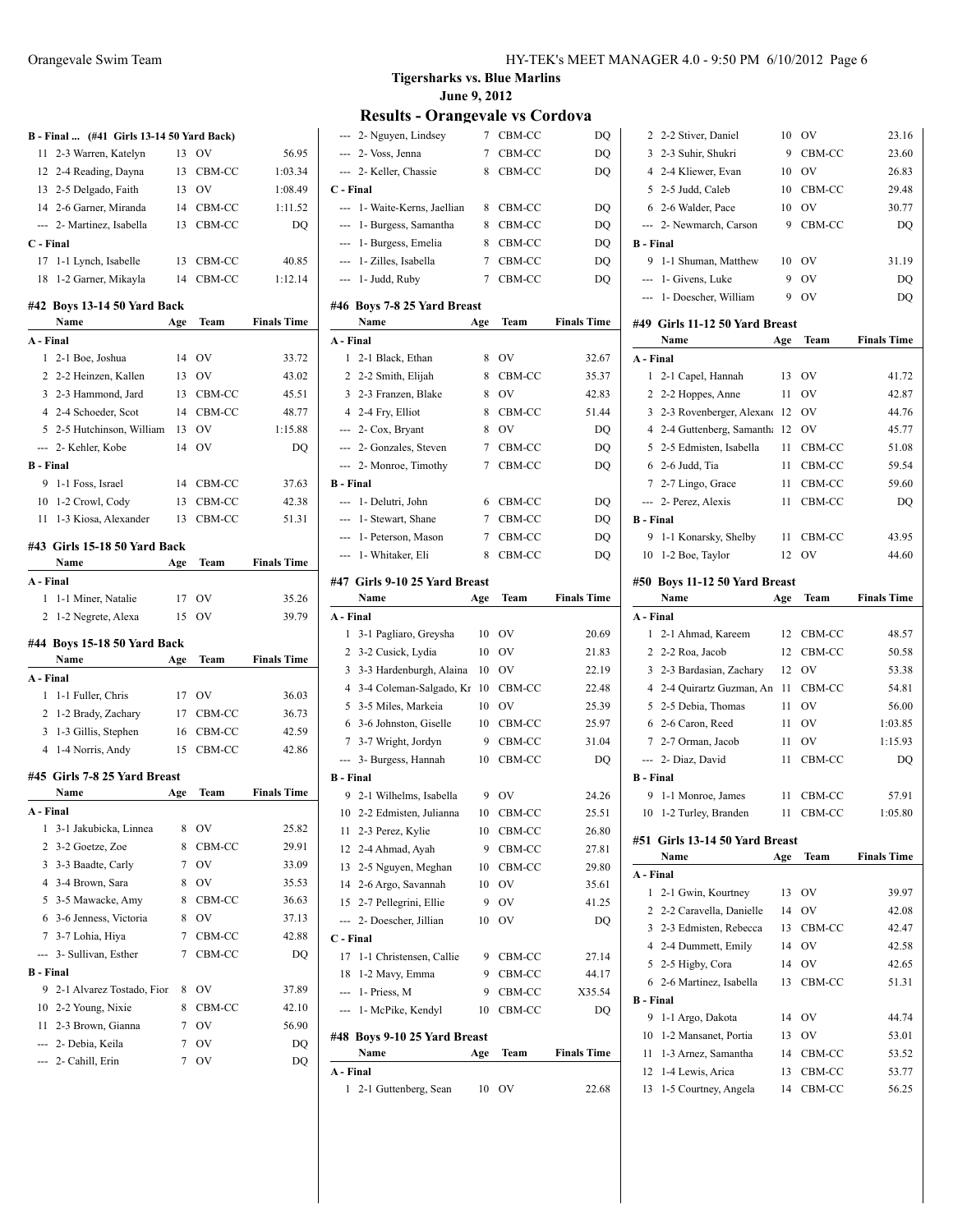|                  | B - Final  (#51 Girls 13-14 50 Yard Breast)    |        |              |                    |
|------------------|------------------------------------------------|--------|--------------|--------------------|
|                  | 14 1-6 Medina, Arcelia                         |        | 13 CBM-CC    | 1:02.15            |
|                  |                                                |        |              |                    |
|                  | #52 Boys 13-14 50 Yard Breast                  |        |              |                    |
|                  | Name                                           | Age    | Team         | <b>Finals Time</b> |
| A - Final        |                                                |        |              |                    |
| 1                | 2-1 Higdon, Tom                                | 14     | CBM-CC       | 33.53              |
| 2                | 2-2 Kehler, Kobe                               | 14     | OV           | 34.33              |
| 3                | 2-3 Boe, Joshua                                | 14     | <b>OV</b>    | 42.05              |
|                  | 4 2-4 Crowl, Cody                              | 13     | CBM-CC       | 47.68              |
| 5                | 2-5 Gillis, Joshua                             | 13     | CBM-CC       | 48.77              |
|                  | 6 2-6 Hammond, Jard                            | 13     | CBM-CC       | 1:02.15            |
|                  | 7 2-7 Kiosa, Alexander                         | 13     | CBM-CC       | 1:08.45            |
|                  | #53 Girls 15-18 50 Yard Breast                 |        |              |                    |
|                  | Name                                           | Age    | Team         | <b>Finals Time</b> |
| A - Final        |                                                |        |              |                    |
| 1                | 1-1 Corrales, Taylor                           | 16     | OV           | 39.43              |
| 2                | 1-2 Maduri, Emilia                             | 15     | CBM-CC       | 45.32              |
|                  |                                                |        |              |                    |
|                  | #54 Boys 15-18 50 Yard Breast<br>Name          | Age    | Team         | <b>Finals Time</b> |
| A - Final        |                                                |        |              |                    |
| 1                | 1-1 Colford, Alex                              | 15     | CBM-CC       | 33.21              |
| $\overline{2}$   | 1-2 O'Connor, Timothy                          | 18     | CBM-CC       | 33.55              |
| 3                | 1-3 McDowell, Samuel                           | 15     | <b>OV</b>    | 34.62              |
| 4                | 1-4 Gillis, Stephen                            | 16     | CBM-CC       | 40.76              |
| 5                | 1-5 Brady, Zachary                             | 17     | CBM-CC       | 40.94              |
|                  |                                                |        |              |                    |
|                  | #55 Girls 7-8 50 Yard Free                     |        |              |                    |
|                  |                                                |        |              |                    |
|                  | Name                                           | Age    | Team         | <b>Finals Time</b> |
| A - Final        |                                                |        |              |                    |
| 1                | 4-1 Jakubicka, Linnea                          | 8      | OV           | 44.32              |
|                  | 2 4-2 Stiver, Meghan                           | 8      | 0V           | 50.33              |
|                  | 3 4-3 Garner, Larisa                           | 7      | CBM-CC       | 51.63              |
|                  | 4 4-4 Jenness, Victoria                        | 8      | <b>OV</b>    | 52.13              |
|                  | 5 4-5 Judd, Trixie                             | 8      | CBM-CC       | 52.97              |
|                  | 6 4-6 Roberts, Savannah                        | 8      | OV           | 55.34              |
|                  | 7 4-7 Mavy, Ana                                | 7      | CBM-CC       | 1:17.38            |
|                  | 8 4-8 Delutri, Julianna                        | 8      | CBM-CC       | 1:49.56            |
| <b>B</b> - Final |                                                |        |              |                    |
| 9                | 3-1 Waite-Kerns, Jaellian                      | 8      | CBM-CC       | 54.08              |
| 10               | 3-2 Purdy, Latavia                             | 8      | CBM-CC       | 1:03.47            |
| 11               | 3-3 Bardasian, Brooklynn                       | 8      | OV           | 1:05.15            |
| 12               | 3-4 Walder, Georgia                            | 8      | OV           | 1:09.44            |
| 13               | 3-5 Burgess, Kylie                             | 8      | CBM-CC       | 1:09.85            |
| 14               | 3-6 Odom, Kristen                              | 7      | OV           | 1:12.68            |
| 15               | 3-7 Sharratt, Alexis                           | 7      | CBM-CC       | 1:16.17            |
| C - Final        |                                                |        |              |                    |
| 17               | 2-1 Kliewer, Shay                              | 7      | OV           | 1:03.54            |
| 18               | 2-2 Martinoni, Alexandra                       | 7      | OV           | 1:05.79            |
| 19               | 2-3 Brown, Amanda                              | 8      | CBM-CC       | 1:06.40            |
| 21               | 20 2-4 Zilles, Isabella<br>2-5 Hann, Dannielle | 7<br>7 | CBM-CC<br>OV | 1:13.82<br>1:14.24 |
| 22               | 2-6 Ball, Susanna                              | 8      | OV           | 1:21.86            |

**D - Final**

### **Tigersharks vs. Blue Marlins June 9, 2012**

| D - Final        |                                    |                 |                  |                    |
|------------------|------------------------------------|-----------------|------------------|--------------------|
| 25               | 1-1 Woods, Elle                    | 8               | OV               | 1:23.15            |
| 26               | 1-2 Legari, Maya                   | $7^{\circ}$     | OV               | 1:23.83            |
| ---              | 1- Lohia, Hiya                     | 7               | CBM-CC           | X1:05.88           |
|                  | #56 Boys 7-8 50 Yard Free          |                 |                  |                    |
|                  | Name                               | Age             | Team             | <b>Finals Time</b> |
| A - Final        |                                    |                 |                  |                    |
| 1                | 3-1 Christensen, Hayden            | 7               | CBM-CC           | 50.50              |
| 2                | 3-2 Penman, Logan                  | 8               | OV               | 51.16              |
| 3                | 3-3 Heinzen, Deklan                | $7\overline{ }$ | <b>OV</b>        | 1:01.19            |
| 4                | 3-4 Felcher, Connor                | 7               | CBM-CC           | 1:02.73            |
|                  | 5 3-5 Meyer, Ryan                  | 8               | OV               | 1:10.82            |
| 6                | 3-6 Gabrielli, Marcello            | 7               | <b>OV</b>        | 1:12.35            |
| <b>B</b> - Final |                                    |                 |                  |                    |
| 9                | 2-1 Franzen, Blake                 | 8               | <b>OV</b>        | 54.47              |
|                  | 10 2-2 Konarsky, Austin            | 8               | CBM-CC           | 56.31              |
|                  | 11 2-3 Wallace, Owen               | 7               | <b>OV</b>        | 1:08.25            |
|                  | 12 2-4 Matista, Matthew            | 7               | <b>OV</b>        | 1:33.24            |
|                  | 13 2-5 Jones, Ephraim              | 7               | OV               | 1:34.77            |
|                  | 14 2-6 Peterson, Mason             | $7^{\circ}$     | CBM-CC           | 1:36.93            |
| 15               | 2-7 Sweet, Devin                   | 7               | CBM-CC           | 2:26.05            |
| C - Final        |                                    |                 |                  |                    |
| 17               | 1-1 Whitaker, Eli                  | 8               | CBM-CC           | 1:08.82            |
| 18               | 1-2 Shubert, Braden                | 8               | CBM-CC           | 1:11.90            |
|                  | 19 1-3 Prevatt, Ethan              | 7               | CBM-CC           | 1:28.45            |
| 20               | 1-4 Covey, Scott                   | 7               | CBM-CC           | 2:18.39            |
| ---              | 1- Delutri, John                   | 6               | CBM-CC           | X59.62             |
|                  |                                    |                 |                  |                    |
|                  |                                    |                 |                  |                    |
|                  | #57 Girls 9-10 50 Yard Free        |                 |                  |                    |
|                  | Name                               | Age             | Team             | <b>Finals Time</b> |
| A - Final        |                                    |                 |                  |                    |
| $*1$             | 4-1 Burgess, Hannah                | 10              | CBM-CC           | 39.83              |
| $*1$             | 4-1 Hardenburgh, Alaina            | 10              | OV               | 39.83              |
|                  | 3 4-3 Perez, Kylie                 | 10              | CBM-CC           | 44.03              |
|                  | 4 4-4 Thayer, Sarah                | 10              | CBM-CC           | 45.02              |
|                  | 5 4-5 Jojola, Giana                | 9               | OV               | 45.64              |
|                  | 6 4-6 Argo, Savannah               | 10              | OV               | 48.80              |
| 7                | 4-7 Nichols, Annicka               | 9               | OV               | 50.89              |
| <b>B</b> - Final |                                    |                 |                  |                    |
| 9                | 3-1 Edmisten, Julianna             | 10              | CBM-CC           | 40.87              |
| 10               | 3-2 Johnston, Giselle              | 10              | CBM-CC           | 43.38              |
| 11               | 3-3 Brady, Hannah                  | 10              | CBM-CC           | 43.76              |
| 12               | 3-4 Bartlett, Haley                | 9               | OV               | 48.39              |
| 13               | 3-5 Pellegrini, Ellie              | 9               | OV               | 55.57              |
| 14               | 3-6 Kellom, Deanna                 | 10              | CBM-CC           | 56.16              |
| 15               | 3-7 Marshall, Jazlyn               | 9               | OV               | 56.83              |
| 16               | 3-8 Franzen, Madison               | 10              | OV               | 1:02.03            |
| C - Final        |                                    |                 |                  |                    |
| 17               | 2-1 Carson, Emma                   | 9               | OV               | 50.82              |
| 18               | 2-2 Orman, Emmalee                 | 9               | OV               | 54.04              |
| 19               | 2-3 Noia, Angela                   | 9               | OV               | 1:00.89            |
| 20               | 2-4 Budenbender, Jada              | 9               | OV               | 1:02.65            |
| 21               | 2-5 Sutter, Elissa                 | 10              | CBM-CC           | 1:06.58            |
| 22<br>23         | 2-6 Mavy, Emma<br>2-7 Pierce, Kyra | 9<br>10         | CBM-CC<br>CBM-CC | 1:13.06<br>1:18.96 |

| 25                    | 1-1 Empedrad, Cristina                     | 10      | CBM-CC         | 46.15              |
|-----------------------|--------------------------------------------|---------|----------------|--------------------|
| 26                    | 1-2 Enns, Maya                             | 9       | CBM-CC         | 1:00.50            |
| 27                    | 1-3 Provencal, Kania                       | 9       | CBM-CC         | 1:02.18            |
| 28                    | 1-4 Andreasen-Owston, K                    | 9       | CBM-CC         | 1:36.14            |
| ---                   | 1- abc, Arvanna                            | 7       | CBM-CC         | X1:16.75           |
|                       |                                            |         |                |                    |
|                       | #58 Boys 9-10 50 Yard Free                 |         |                |                    |
|                       | Name                                       | Age     | Team           | <b>Finals Time</b> |
| A - Final<br>1        |                                            |         | OV             |                    |
| 2                     | 3-1 Bardasian, Gannon<br>3-2 Suhir, Shukri | 10<br>9 | CBM-CC         | 38.79              |
|                       |                                            | 10      | OV             | 39.07              |
|                       | 3 3-3 Walder, Pace<br>4 3-4 Kliewer, Evan  | 10      | OV             | 39.97<br>43.90     |
| 5.                    | 3-5 Voss, Mason                            | 9       | CBM-CC         | 45.28              |
| 6                     |                                            | 10      | OV             |                    |
|                       | 3-6 Jakubicki, Lukas                       |         |                | 46.91              |
| 7<br><b>B</b> - Final | 3-7 Dzhangetov, Simon                      | 9       | CBM-CC         | 59.50              |
| 9                     | 2-1 Rovenberger, Vincent                   | 10      | OV             | 47.18              |
| 10                    | 2-2 Heinzen, Trayton                       | 10      | OV             | 50.15              |
| 11                    | 2-3 Zilles, Jackson                        | 10      | CBM-CC         | 50.90              |
| 12                    | 2-4 Shaw, Dylan                            | 9       | OV             | 51.01              |
|                       |                                            |         | CBM-CC         |                    |
| 13                    | 2-5 Garner, Matthew                        | 10<br>9 |                | 1:04.43            |
|                       | 14 2-6 Newmarch, Carson                    |         | CBM-CC         | 1:15.27            |
| C - Final             |                                            |         |                |                    |
| 17<br>18              | 1-1 Shelton, Tyler                         | 10      | OV             | 1:00.08            |
|                       | 1-2 Wallace, David                         | 9       | OV             | 1:01.26            |
| 19                    | 1-3 Olalde, Gabriel                        | 9       | OV             | 1:06.22            |
| ---                   | 1- Hann, Noel                              | 10      | OV             | DO                 |
|                       |                                            |         |                |                    |
| $\overline{a}$        | 1- Doescher, William                       | 9       | OV             | DQ                 |
|                       | #59 Girls 11-12 100 Yard Free              |         |                |                    |
|                       | Name                                       | Age     | Team           | <b>Finals Time</b> |
| A - Final             |                                            |         |                |                    |
| 1                     | 2-1 Hoppes, Anne                           | 11      | ov             | 1:15.16            |
|                       | 2 2-2 Brown, Emma                          | 12      | OV             | 1:21.85            |
|                       | 3 2-3 Konarsky, Shelby                     | 11      | CBM-CC         | 1:24.36            |
|                       | 4 2-4 Vancea, Victoria                     | 11      | <b>OV</b>      | 1:24.47            |
| 5                     | 2-5 Mitchell, Madeline                     | 12      | O <sub>V</sub> | 1:29.49            |
| 6                     | 2-6 Hovhannisyan, Yester                   | 12      | CBM-CC         | 1:35.31            |
| <b>B</b> - Final      |                                            |         |                |                    |
| 9                     | 1-1 Genzel, Caitlin                        | 11      | OV             | 1:37.23            |
| 10                    | 1-2 Hall, Rebekah                          | 11      | OV             | 1:40.74            |
| 11                    | 1-3 Stephenson, Mckinley                   | 11      | OV             | 1:42.44            |
| 12                    | 1-4 Broda, Gabbey                          | 11      | OV             | 1:46.09            |
| 13                    | 1-5 Badue, Kiara                           | 11      | CBM-CC         | 2:13.39            |
|                       |                                            |         |                |                    |
|                       | #60 Boys 11-12 100 Yard Free<br>Name       | Age     | Team           | <b>Finals Time</b> |
| A - Final             |                                            |         |                |                    |
| 1                     | 2-1 Porter, Ethan                          | 11      | CBM-CC         | 1:21.07            |
| 2                     | 2-2 Cox, Alex                              | 12      | OV             | 1:22.51            |
| 3                     | 2-3 Argo, Austin                           | 12      | OV             | 1:24.45            |
| 4                     | 2-4 Boe, Jacob                             | 11      | OV             | 1:27.75            |
| 5                     | 2-5 Simanhadi, Timothy                     | 11      | CBM-CC         | 1:36.76            |
| 6                     | 2-6 Caron, Reed                            | 11      | ov             | 1:42.77            |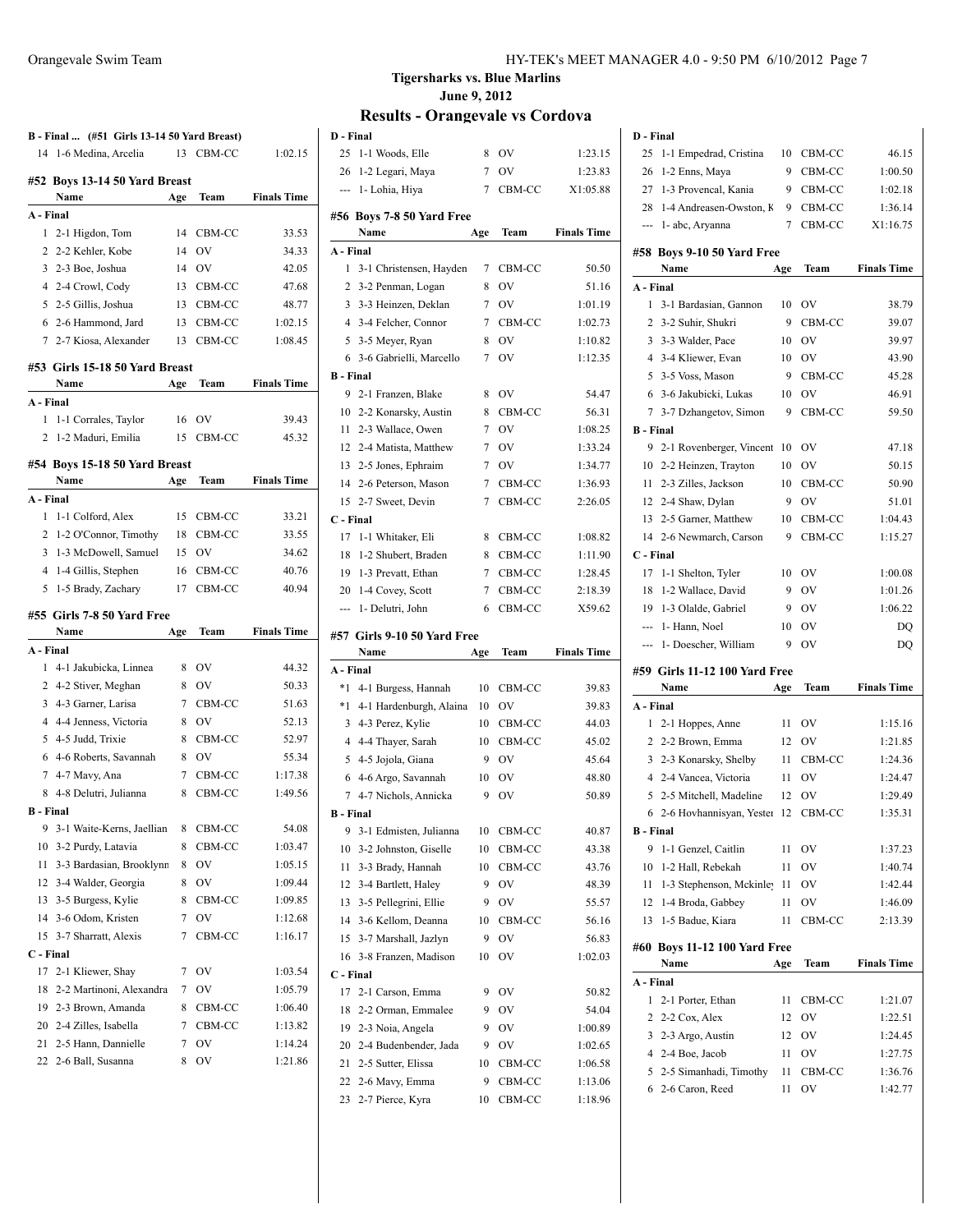|                  | A - Final  (#60 Boys 11-12 100 Yard Free) |     |                |                    |
|------------------|-------------------------------------------|-----|----------------|--------------------|
| 7                | 2-7 Powell, Jacob                         | 11  | CBM-CC         | 1:43.15            |
| 8                | 2-8 Enns, Gabriel                         | 11  | CBM-CC         | 2:04.69            |
| <b>B</b> - Final |                                           |     |                |                    |
| 9                | 1-1 Bardasian, Zachary                    | 12  | <b>OV</b>      | 1:24.66            |
| 10               | 1-2 Shubert, Tyler                        | 12  | CBM-CC         | 1:25.80            |
| 11               | 1-3 Brady, Jake                           | 11  | CBM-CC         | 1:43.53            |
| 12               | 1-4 Diaz, David                           | 11  | CBM-CC         | 1:56.64            |
|                  | #61 Girls 13-14 100 Yard Free             |     |                |                    |
|                  | Name                                      | Age | Team           | <b>Finals Time</b> |
| A - Final        |                                           |     |                |                    |
| 1                | 2-1 Arnez, Samantha                       | 14  | CBM-CC         | 1:05.75            |
| 2                | 2-2 Higby, Cora                           | 14  | OV             | 1:11.28            |
| 3                | 2-3 Caravella, Danielle                   | 14  | <b>OV</b>      | 1:12.24            |
| $\overline{4}$   | 2-4 Palasigue, Carissa                    | 13  | CBM-CC         | 1:13.03            |
| 5                | 2-5 Fuller, Kate                          | 14  | <b>OV</b>      | 1:17.28            |
| 6                | 2-6 Luna, Helena                          | 14  | CBM-CC         | 1:23.50            |
| 7                | 2-7 Mansanet, Portia                      | 13  | OV             | 1:26.47            |
| <b>B</b> - Final |                                           |     |                |                    |
| 9                | 1-1 Emmett, Haley                         | 14  | <b>OV</b>      | 1:22.60            |
| 10               | 1-2 Rose, Shayla                          | 13  | <b>OV</b>      | 1:34.37            |
| 11               | 1-3 Warren, Katelyn                       | 13  | <b>OV</b>      | 1:44.44            |
| 12               | 1-4 Delgado, Faith                        | 13  | <b>OV</b>      | 1:53.22            |
| 13               | 1-5 Garner, Miranda                       | 14  | CBM-CC         | 1:53.59            |
|                  |                                           |     |                |                    |
| ---              | 1- Garner, Mikayla                        | 14  | CBM-CC         | DO                 |
|                  | #62 Boys 13-14 100 Yard Free              |     |                |                    |
|                  |                                           |     |                |                    |
|                  | Name                                      | Age | Team           | <b>Finals Time</b> |
| A - Final        |                                           |     |                |                    |
| 1                | 1-1 Hughes, Sean                          | 14  | OV             | 59.49              |
| 2                | 1-2 Higdon, Tom                           | 14  | CBM-CC         | 1:02.92            |
| 3                | 1-3 Foss, Israel                          | 14  | CBM-CC         | 1:09.02            |
| 4                | 1-4 Thayer, Travis                        | 13  | CBM-CC         | 1:11.22            |
| 5                | 1-5 Heinzen, Kallen                       | 13  | <b>OV</b>      | 1:18.38            |
| 6                | 1-6 Schoeder, Scot                        | 14  | CBM-CC         | 1:28.44            |
| 7                | 1-7 Hutchinson, William                   | 13  | O <sub>V</sub> | 2:18.24            |
|                  |                                           |     |                |                    |
| #63              | <b>Girls 15-18 100 Yard Free</b>          |     |                |                    |
|                  | Name                                      | Age | Team           | <b>Finals Time</b> |
| A - Final        |                                           |     |                |                    |
| 1                | 1-1 Miner, Natalie                        |     | 17 OV          | 1:04.91            |
| $\mathbf{2}$     | 1-2 Corrales, Taylor                      |     | 16 OV          | 1:09.98            |
| 3                | 1-3 Oliferchik, Lily                      | 18  | CBM-CC         | 1:17.45            |
|                  | #64 Boys 15-18 100 Yard Free              |     |                |                    |
|                  | Name                                      | Age | Team           | <b>Finals Time</b> |
| A - Final        |                                           |     |                |                    |
| 1                | 1-1 Colford, Alex                         |     | 15 CBM-CC      | 1:00.08            |
|                  | 2 1-2 Fuller, Chris                       | 17  | <b>OV</b>      | 1:03.04            |
| $\overline{3}$   | 1-3 O'Connor, Timothy                     | 18  | CBM-CC         | 1:06.10            |
|                  |                                           |     |                |                    |
|                  | #65 Girls 7-8 25 Yard Fly                 |     |                |                    |
|                  | Name                                      | Age | Team           | <b>Finals Time</b> |
| A - Final        |                                           |     |                |                    |
|                  | 1 3-1 Jakubicka, Linnea                   | 8   | OV             | 26.68              |

**Tigersharks vs. Blue Marlins June 9, 2012**

| 2                | 3-2 Stiver, Meghan                              | 8   | ov               | 29.19              |
|------------------|-------------------------------------------------|-----|------------------|--------------------|
|                  | 3 3-3 Jenness, Victoria                         | 8   | OV               | 32.12              |
|                  | --- 3- Debia, Keila                             | 7   | OV               | DQ                 |
|                  | --- 3- Mawacke, Amy                             | 8   | CBM-CC           | DQ                 |
|                  | --- 3- Voss, Jenna                              | 7   | CBM-CC           | DQ                 |
| ---              | 3- Burgess, Emelia                              | 8   | CBM-CC           | DQ                 |
| $\overline{a}$   | 3- Burgess, Samantha                            | 8   | CBM-CC           | DQ                 |
| <b>B</b> - Final |                                                 |     |                  |                    |
|                  | 9 2-1 Kliewer, Shay                             | 7   | <b>OV</b>        | 38.54              |
|                  | 10 2-2 Brown, Sara                              | 8   | OV               | 39.22              |
|                  | 11 2-3 Garner, Larisa                           | 7   | CBM-CC           | 39.57              |
|                  | --- 2- Woods, Elle                              | 8   | OV               | DQ                 |
|                  | --- 2- Lohia, Hiya                              | 7   | CBM-CC           | DQ                 |
|                  | --- 2- Judd, Trixie                             | 8   | CBM-CC           | DQ                 |
|                  | --- 2- Legari, Maya                             | 7   | OV               | DQ                 |
|                  | --- 2- Sharratt, Alexis                         | 7   | CBM-CC           | DQ                 |
| C - Final        |                                                 |     |                  |                    |
| 17               | 1-1 Young, Nixie                                | 8   | CBM-CC           | 43.58              |
| ---              | 1- Sullivan, Esther                             | 7   | CBM-CC           | DQ                 |
|                  | --- 1- Brown, Amanda                            | 8   | CBM-CC           | DQ                 |
|                  | --- 1- Keller, Chassie                          | 8   | CBM-CC           | DQ                 |
|                  | --- 1- Judd, Ruby                               | 7   | CBM-CC           | DQ                 |
|                  |                                                 |     |                  |                    |
|                  | #66 Boys 7-8 25 Yard Fly                        |     |                  |                    |
|                  | Name                                            | Age | Team             | <b>Finals Time</b> |
| A - Final        |                                                 |     |                  |                    |
| 1                | 2-1 Christensen, Hayden                         | 7   | CBM-CC           | 29.19              |
|                  | 2 2-2 Scollay, Cody                             | 8   | OV               | 42.36              |
|                  |                                                 |     |                  |                    |
|                  | --- 2- Felcher, Tyler                           | 7   | CBM-CC           | DQ                 |
|                  | --- 2- Felcher, Connor                          | 7   | CBM-CC           | DQ                 |
|                  | --- 2- Penman, Logan                            | 8   | OV               | DQ                 |
| ---              | 2- Smith, Elijah                                | 8   | CBM-CC           | DQ                 |
| <b>B</b> - Final |                                                 |     |                  |                    |
|                  | --- 1- Fry, Elliot                              | 8   | CBM-CC           | DQ                 |
|                  | --- 1- Shubert, Braden                          | 8   | CBM-CC           | DQ                 |
|                  | --- 1- Myatt, William                           | 8   | CBM-CC           | DQ                 |
|                  | --- 1- Gonzales, Steven                         | 7   | CBM-CC           | DQ                 |
|                  | --- 1- Stewart, Shane                           | 7   | CBM-CC           | DQ                 |
|                  |                                                 |     |                  |                    |
|                  | #67 Girls 9-10 25 Yard Fly<br>Name              |     | Team             | <b>Finals Time</b> |
| A - Final        |                                                 | Age |                  |                    |
| 1                | 3-1 Cusick, Lydia                               | 10  | OV               | 17.53              |
| 2                | 3-2 Coleman-Salgado, Kr                         | 10  | CBM-CC           | 17.73              |
| 3                | 3-3 Purdy, McKenna                              | 10  | CBM-CC           | 19.09              |
| 4                | 3-4 Arnez, Emily                                | 10  | CBM-CC           | 19.83              |
| 5                | 3-5 Wilhelms, Isabella                          | 9   | OV               | 20.54              |
| 6                |                                                 | 10  |                  | 22.05              |
| 7                | 3-6 Waite-Kerns, Jordan<br>3-7 Simpson, Tuesday | 10  | CBM-CC<br>OV     | 24.44              |
| 8                | 3-8 Gould, Annelyse                             | 9   | OV               | 30.06              |
| <b>B</b> - Final |                                                 |     |                  |                    |
| 9                |                                                 | 10  | OV               |                    |
| 10               | 2-1 Brown, Laura                                | 10  |                  | 21.76              |
|                  | 2-2 Edmisten, Julianna                          | 10  | CBM-CC           | 23.56              |
| 11               | 2-3 Perez, Kylie                                | 10  | CBM-CC<br>CBM-CC | 25.04              |
| 12<br>13         | 2-4 Keller, Isabella<br>2-5 Doescher, Jillian   | 10  | OV               | 25.29<br>33.16     |

|                          | 14 2-6 Ahmad, Ayah                         | 9   | CBM-CC | 33.85              |
|--------------------------|--------------------------------------------|-----|--------|--------------------|
|                          | --- 2- Higby, Lily                         | 9   | OV     | DQ                 |
| C - Final                |                                            |     |        |                    |
| 17                       | 1-1 Brady, Hannah                          | 10  | CBM-CC | 26.55              |
| 18                       | 1-2 Bowers, Danielle                       | 10  | CBM-CC | 28.27              |
| 19                       | 1-3 McPike, Kendyl                         | 10  | CBM-CC | 35.26              |
| ---                      | 1- Magana, Isabella                        | 9   | CBM-CC | DQ                 |
|                          | --- 1- Enns, Maya                          | 9   | CBM-CC | DQ                 |
|                          |                                            |     |        |                    |
|                          | #68 Boys 9-10 25 Yard Fly<br>Name          |     | Team   | <b>Finals Time</b> |
| A - Final                |                                            | Age |        |                    |
| 1                        |                                            | 10  | OV     | 19.76              |
| 2                        | 2-1 Guttenberg, Sean<br>2-2 Stiver, Daniel | 10  | OV     | 20.18              |
| $\overline{3}$           | 2-3 Bardasian, Gannon                      | 10  | OV     | 21.16              |
|                          |                                            |     |        |                    |
|                          | 4 2-4 Lynch, Caleb                         | 9   | CBM-CC | 22.16              |
| 5                        | 2-5 Rovenberger, Vincent                   | 10  | OV     | 26.79              |
|                          | 6 2-6 West, Josiah                         | 9   | CBM-CC | 31.10              |
| $\overline{\phantom{a}}$ | 2- Whitaker, Wesley                        | 10  | CBM-CC | DQ                 |
| <b>B</b> - Final         |                                            |     |        |                    |
| 9                        | 1-1 Odom, Grant                            | 10  | OV     | 28.72              |
|                          | 10 1-2 Warren, Zachary                     | -9  | OV     | 28.93              |
|                          | 11 1-3 Schaben, Seth                       | 10  | OV     | 31.88              |
|                          | 12 1-4 Walder, Pace                        | 10  | OV     | 46.20              |
|                          | #69 Girls 11-12 50 Yard Fly                |     |        |                    |
|                          | Name                                       | Age | Team   | <b>Finals Time</b> |
| A - Final                |                                            |     |        |                    |
| $\mathbf{1}$             | 2-1 Hoppes, Anne                           | 11  | OV     | 36.52              |
|                          | 2 2-2 Lindstrom, Sadie                     | 11  | OV     | 39.66              |
|                          | 3 2-3 Boe, Taylor                          | 12  | OV     | 45.32              |
|                          | 4 2-4 Mawacke, Lara                        | 12  | CBM-CC | 46.11              |
|                          | 5 2-5 Rovenberger, Alexand 12              |     | OV     | 47.17              |
| 6                        | 2-6 Eigenman, Faith                        | 11  | CBM-CC | 59.80              |
| <b>B</b> - Final         |                                            |     |        |                    |
| 9                        | 1-1 Capel, Hannah                          | 13  | OV     | 47.06              |
| 10                       | 1-2 Stinson, Amanda                        | 11  | OV     | 1:02.69            |
|                          |                                            |     |        |                    |
|                          | #70 Boys 11-12 50 Yard Fly                 |     |        | <b>Finals Time</b> |
|                          | Name                                       | Age | Team   |                    |
| A - Final                |                                            |     |        |                    |
| 1                        | 2-1 Boe, Jacob                             | 11  | OV     | 44.88              |
|                          | 2 2-2 Shaw, Travis                         | 11  | OV     | 47.09              |
|                          | 3 2-3 Argo, Austin                         | 12  | OV     | 47.61              |
|                          | 4 2-4 Shubert, Tyler                       | 12  | CBM-CC | 51.35              |
| 5                        | 2-5 Cox, Alex                              | 12  | OV     | 54.24              |
| 6                        | 2-6 Turley, Branden                        | 11  | CBM-CC | 1:02.81            |
|                          | 7 2-7 Enns, Gabriel                        | 11  | CBM-CC | 1:18.82            |
| ⊷.                       | 2- Heningburg, Christian                   | 11  | CBM-CC | DQ                 |
|                          | <b>B</b> - Final                           |     |        |                    |
|                          | 1-1 Roa, Jacob                             | 12  | CBM-CC | 45.37              |
| 9                        |                                            |     |        |                    |
|                          | #71 Girls 13-14 50 Yard Fly                |     |        |                    |
|                          | Name                                       | Age | Team   | <b>Finals Time</b> |
| A - Final                |                                            |     |        |                    |
|                          | 1 2-1 Dummett, Emily                       | 14  | OV     | 36.75              |
|                          |                                            |     |        |                    |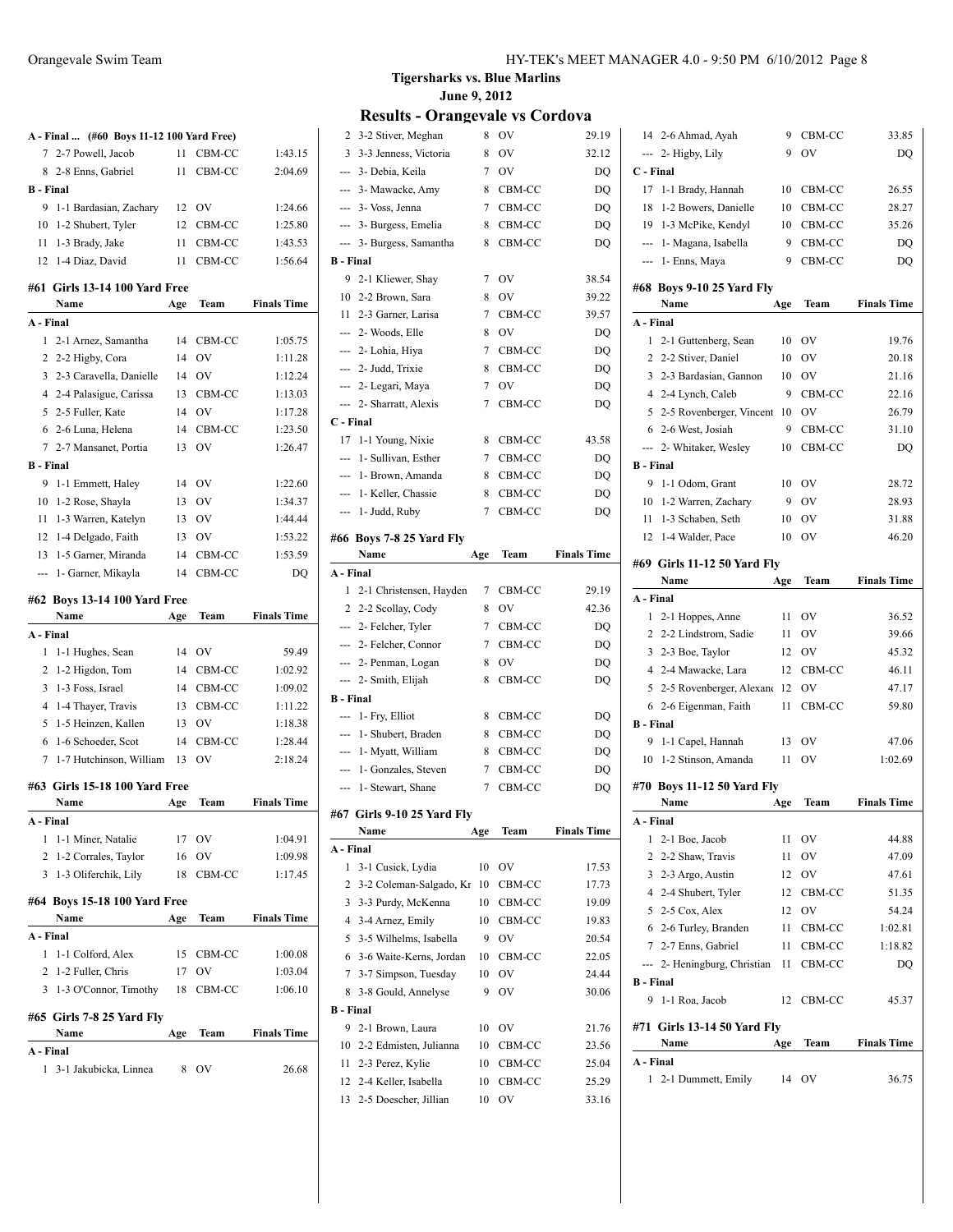|                  | A - Final  (#71 Girls 13-14 50 Yard Fly) |     |                     |                    |
|------------------|------------------------------------------|-----|---------------------|--------------------|
|                  | 2 2-2 Bujanda, Miya                      | 13  | OV                  | 40.50              |
|                  | 3 2-3 Edmisten, Rebecca                  | 13  | CBM-CC              | 40.92              |
|                  | 4 2-4 Gudkov, Lisa                       |     | 13 OV               | 50.68              |
|                  | --- 2- Rose, Shayla                      |     | 13 OV               | DQ                 |
|                  | --- 2- Palasigue, Carissa                |     | 13 CBM-CC           | DQ                 |
|                  | --- 2- Courtney, Angela                  |     | 14 CBM-CC           | DQ                 |
| <b>B</b> - Final |                                          |     |                     |                    |
| 9                | 1-1 Lynch, Isabelle                      |     | 13 CBM-CC           | 23.89              |
|                  | 10 1-2 Medina, Arcelia                   |     | 13 CBM-CC           | 32.01              |
|                  | #72 Boys 13-14 50 Yard Fly               |     |                     |                    |
|                  | Name                                     | Age | Team                | <b>Finals Time</b> |
| A - Final        |                                          |     |                     |                    |
| 1                | 1-1 Hughes, Sean                         | 14  | OV                  | 30.53              |
|                  | 2 1-2 Foss, Israel                       | 14  | CBM-CC              | 35.40              |
|                  | 3 1-3 Gillis, Joshua                     |     | 13 CBM-CC           | 45.75              |
|                  | --- 1- Wroblewski, Colin                 |     | 13 OV               | DQ                 |
|                  |                                          |     |                     |                    |
|                  | #73 Girls 15-18 50 Yard Fly<br>Name      | Age | Team                | <b>Finals Time</b> |
| A - Final        |                                          |     |                     |                    |
| 1                | 1-1 Portillo, Priscilla                  |     | 15 CBM-CC           | 32.38              |
|                  | 2 1-2 Negrete, Alexa                     |     | 15 OV               | 32.47              |
| $\overline{3}$   | 1-3 Maduri, Emilia                       | 15  | CBM-CC              | 45.80              |
|                  |                                          |     |                     |                    |
|                  | #74 Boys 15-18 50 Yard Fly               |     |                     |                    |
|                  | Name                                     | Age | Team                | <b>Finals Time</b> |
| A - Final        |                                          |     |                     |                    |
| 1                | 1-1 Fuller, Ryan                         |     | 16 OV               | 27.72              |
|                  | 2 1-2 Belous, Yevgenly                   |     | 15 CBM-CC           | 31.16              |
|                  | 3 1-3 McDowell, Samuel                   |     | 15 OV               | 31.56              |
|                  | 4 1-4 Norris, Andy                       | 15  | CBM-CC              | 41.29              |
|                  | #75 Girls 7-8 100 Yard Free Relay        |     |                     |                    |
|                  | Team                                     |     | Relay               | <b>Finals Time</b> |
| A - Final        |                                          |     |                     |                    |
| 1                | $1-1$ OV                                 |     | A                   | 1:30.18            |
|                  | Jenness, Victoria 8                      |     | Stiver, Meghan 8    |                    |
|                  | Jakubicka, Linnea 8                      |     | Debia, Keila 7      |                    |
| 2                | 1-2 CBM-CC                               |     | A                   | 1:32.76            |
|                  | Goetze, Zoe 8                            |     | Garner, Larisa 7    |                    |
|                  | Keller, Chassie 8                        |     | Judd, Trixie 8      |                    |
| 3                | 1-3 OV                                   |     | B                   | 1:57.40            |
|                  | Odom, Kristen 7                          |     | Roberts, Savannah 8 |                    |
|                  | Bardasian, Brooklynn 8                   |     | Woods, Elle 8       |                    |
| 4                | 1-4 CBM-CC                               |     | C                   | 1:58.29            |
|                  | Brown, Amanda 8                          |     | Lohia, Hiya 7       |                    |
|                  |                                          |     |                     |                    |

|     |           |                         | теянн                    |
|-----|-----------|-------------------------|--------------------------|
|     | 13 CBM-CC | 23.89                   | A - Final                |
|     | 13 CBM-CC | 32.01                   | $1-1$ CB<br>$\mathbf{1}$ |
| Īy  |           |                         | Gonz                     |
| Age | Team      | <b>Finals Time</b>      | Felch                    |
|     |           |                         | $2\;1-2\;0V$             |
|     | 14 OV     | 30.53                   | Penn                     |
|     | 14 CBM-CC | 35.40                   | Black                    |
|     | 13 CBM-CC | 45.75                   | $3 \t1-3$ OV             |
|     | 13 OV     | <b>DO</b>               | Scoll                    |
|     |           |                         | <b>Matis</b>             |
| Fly |           |                         | 4 1-4 CB                 |
| Age |           | <b>Team</b> Finals Time |                          |
|     |           |                         | Fry, I                   |
|     |           |                         | Shub                     |
|     | 15 CBM-CC | 32.38                   | 5 1-5 CB                 |
|     | 15 OV     | 32.47                   | $\mathbf{v}$             |

|           | Name                   | Age | Team      | <b>Finals Time</b> |
|-----------|------------------------|-----|-----------|--------------------|
| A - Final |                        |     |           |                    |
|           | 1 1-1 Fuller, Ryan     |     | 16 OV     | 27.72              |
|           | 2 1-2 Belous, Yevgenly |     | 15 CBM-CC | 31.16              |
|           | 3 1-3 McDowell, Samuel |     | 15 OV     | 31.56              |
|           | 4 1-4 Norris, Andy     |     | 15 CBM-CC | 41.29              |

|        | теят                   | кенгу               | rinais lime             |
|--------|------------------------|---------------------|-------------------------|
|        | - Final                |                     |                         |
| 1      | $1-1$ OV               | A                   | 1:30.18                 |
|        | Jenness, Victoria 8    | Stiver, Meghan 8    |                         |
|        | Jakubicka, Linnea 8    | Debia, Keila 7      |                         |
|        | 2 1-2 CBM-CC           | A                   | 1:32.76                 |
|        | Goetze, Zoe 8          | Garner, Larisa 7    |                         |
|        | Keller, Chassie 8      | Judd, Trixie 8      |                         |
|        | $3 - 1 - 3$ OV         | R                   | 1:57.40                 |
|        | Odom, Kristen 7        | Roberts, Savannah 8 |                         |
|        | Bardasian, Brooklynn 8 | Woods, Elle 8       |                         |
|        | 4 1-4 CBM-CC           | C                   | 1:58.29                 |
|        | Brown, Amanda 8        | Lohia, Hiya 7       |                         |
|        | Zilles, Isabella 7     | Young, Nixie 8      |                         |
| $\sim$ | 1-5 CBM-CC             | D                   | 2:01.29                 |
|        | Sharratt, Alexis 7     | Mavy, Ana 7         |                         |
|        | Burgess, Samantha 8    |                     | Waite-Kerns, Jaellian 8 |
| 6      | 1-6 CBM-CC             | B                   | x2:02.73                |
|        | Burgess, Kylie 8       | Mawacke, Amy 8      |                         |
|        | Burgess, Emelia 8      | Voss, Jenna 7       |                         |

### **Tigersharks vs. Blue Marlins June 9, 2012**

|           | ,,,,,<br>$\mathbf{v}$ . and $\mathbf{v}$ and | $\sim$ , $\sim$ $\sim$ $\sim$ $\sim$ $\sim$ |
|-----------|----------------------------------------------|---------------------------------------------|
|           | $71-70V$                                     | C<br>2:05.78                                |
|           | Martinoni, Alexandra 7                       | Hann, Dannielle 7                           |
|           | Kliewer, Shay 7                              | Brown, Gianna 7                             |
|           | 8 1-8 OV                                     | x2:15.24<br>D                               |
|           | Ball, Susanna 8                              | Baadte, Carly 7                             |
|           | Walder, Georgia 8                            | Legari, Maya 7                              |
|           |                                              |                                             |
|           | #76  Boys 7-8 100 Yard Free Relay            |                                             |
|           | Team                                         | Relay<br><b>Finals Time</b>                 |
| A - Final |                                              |                                             |
|           | 1 1-1 CBM-CC                                 | A<br>1:37.36                                |
|           | Gonzales, Steven 7                           | Smith, Elijah 8                             |
|           | Felcher, Connor 7                            | Christensen, Hayden 7                       |
|           | 2 1-2 OV                                     | A<br>1:38.92                                |
|           | Penman, Logan 8                              | Cox, Bryant 8                               |
|           | Black, Ethan 8                               | Gabrielli, Marcello 7                       |
|           | $3 - 1 - 3$ OV                               | В<br>1:51.62                                |
|           | Scollay, Cody 8                              | Wallace, Owen 7                             |
|           | Matista, Matthew 7                           | Heinzen, Deklan 7                           |
| 4         | 1-4 CBM-CC                                   | В<br>2:02.47                                |
|           | Fry, Elliot 8                                | Monroe, Timothy 7                           |
|           | Shubert, Braden 8                            | Konarsky, Austin 8                          |
| 5         | 1-5 CBM-CC                                   | C<br>2:12.76                                |
|           | Myatt, William 8                             | Felcher, Tyler 7                            |
|           | Garner, Michael 8                            | Priess, Austrtin 7                          |
| 6         | 1-6 CBM-CC                                   | x3:24.89<br>D                               |
|           | Peterson, Mason 7                            | Covey, Scott 7                              |
|           | Stewart, Shane 7                             | Sweet, Devin 7                              |
|           | #77 Girls 9-10 100 Yard Free Relay           |                                             |
|           | Team                                         | <b>Finals Time</b><br>Relay                 |
| A - Final |                                              |                                             |
|           | $1 - 1 - 1$ OV                               | 1:07.13<br>A                                |
|           | Brown, Laura 10                              | Cusick, Lydia 10                            |
|           | Miles, Markeia 10                            | Pagliaro, Greysha 10                        |
|           | 2 1-2 CBM-CC                                 | 1:08.31<br>A                                |
|           | Burgess, Hannah 10                           | Arnez, Emily 10                             |
|           | Waite-Kerns, Jordan 10                       | Purdy, McKenna 10                           |
| 3         | $1-3$ OV                                     | 1:15.39<br>В                                |
|           | Jojola, Giana 9                              | Wilhelms, Isabella 9                        |
|           | Hardenburgh, Alaina 10                       | Argo, Savannah 10                           |
| 4         | 1-4 CBM-CC                                   | В<br>1:24.20                                |
|           | Thayer, Sarah 10                             | Dwyer, Madison 10                           |
|           |                                              | Christensen, Callie 9                       |
| 5         |                                              |                                             |
|           | Perez, Kylie 10                              |                                             |
|           | 1-5 OV                                       | C<br>1:25.26                                |
|           | Higby, Lily 9                                | Nichols, Annicka 9                          |
|           | Bartlett, Haley 9                            | Pellegrini, Ellie 9                         |
| 6         | 1-6 CBM-CC                                   | C<br>1:25.94                                |
|           | Kellom, Deanna 10                            | Johnston, Giselle 10                        |
|           | Edmisten, Julianna 10                        | Nguyen, Meghan 10                           |
| 7         | $1-7$ OV                                     | D<br>x1:39.10                               |
|           | Marshall, Jazlyn 9                           | Orman, Emmalee 9                            |
|           | Doescher, Jillian 10                         | Budenbender, Jada 9                         |
| 8         | 1-8 CBM-CC                                   | D<br>x1:41.04                               |
|           | Wright, Jordyn 9<br>Garner, Madison 9        | Mavy, Emma 9<br>McPike, Kendyl 10           |

|                | #78 Boys 9-10 100 Yard Free Relay           |                     |                           |
|----------------|---------------------------------------------|---------------------|---------------------------|
|                | Team                                        | Relay               | <b>Finals Time</b>        |
| A - Final      |                                             |                     |                           |
| 1              | $1-1$ OV                                    | А                   | 1:12.58                   |
|                | Warren, Zachary 9                           | Odom, Grant 10      |                           |
|                | Stiver, Daniel 10                           |                     | Guttenberg, Sean 10       |
| 2              | $1-2$ OV                                    | B                   | 1:18.40                   |
|                | Kliewer, Evan 10                            |                     | Heinzen, Trayton 10       |
|                | Jakubicki, Lukas 10                         | Walder, Pace 10     |                           |
| 3              | 1-3 CBM-CC                                  | A                   | 1:18.47                   |
|                | Voss, Mason 9                               | Judd, Caleb 10      |                           |
|                | Lynch, Caleb 9                              | Suhir, Shukri 9     |                           |
| 4              | $1-4$ OV                                    | $\overline{C}$      | 1:30.62                   |
|                | Givens, Luke 9                              | Shelton, Tyler 10   |                           |
|                | Schaben, Seth 10                            | Shaw, Dylan 9       |                           |
| 5              | 1-5 CBM-CC                                  | C                   | 1:43.01                   |
|                | Newmarch, Carson 9                          | West, Josiah 9      |                           |
|                | Whitaker, Wesley 10                         | Garner, Matthew 10  |                           |
| 6              | $1-6$ OV                                    | D                   | x1:57.47                  |
|                | Doescher, William 9                         | Gawthorne, Liam 9   |                           |
|                | Hann, Noel 10                               | Wallace, David 9    |                           |
|                |                                             |                     |                           |
|                | #79 Girls 11-12 200 Yard Free Relav<br>Team | Relay               | <b>Finals Time</b>        |
| A - Final      |                                             |                     |                           |
| 1              | 1-1 OV                                      | A                   | 2:32.57                   |
|                | Guttenberg, Samantha 12                     |                     | Rovenberger, Alexandra 12 |
|                | Lindstrom, Sadie 11                         | Hoppes, Anne 11     |                           |
| $\overline{c}$ | 1-2 CBM-CC                                  | A                   | 2:33.47                   |
|                | Barth, Taylor 12                            | Perez, Alexis 11    |                           |
|                | Edmisten, Isabella 11                       | Mawacke, Lara 12    |                           |
| 3              | $1-3$ OV                                    | C                   | 2:41.94                   |
|                | Mitchell, Madeline 12                       | Brown, Emma 12      |                           |
|                | Stephenson, Mckinley 11                     | Vancea, Victoria 11 |                           |
| 4              | $1-4$ OV                                    | B                   | 2:53.17                   |
|                | Boe, Taylor 12                              | Hall, Rebekah 11    |                           |
|                |                                             |                     |                           |
|                | Genzel, Caitlin 11                          | Broda, Gabbey 11    |                           |
|                | #80 Boys 11-12 200 Yard Free Relay          |                     |                           |
|                | Team                                        | Relay               | <b>Finals Time</b>        |

| A - Final |                           |                   |                          |
|-----------|---------------------------|-------------------|--------------------------|
| 1         | 1-1 CBM-CC                | C                 | 2:18.45                  |
|           | Monroe, James 11          |                   | Turley, Branden 11       |
|           | Brady, Jake 11            | Reeves, Eli 11    |                          |
|           | $2\;1-2\;0V$              | A                 | 2:32.57                  |
|           | Shaw, Travis 11           | Boe, Jacob 11     |                          |
|           | Cox, Alex 12              | Argo, Austin 12   |                          |
| 3         | 1-3 CBM-CC                | A                 | 2:38.77                  |
|           | Roa, Jacob 12             |                   | Heningburg, Christian 11 |
|           | Shubert, Tyler 12         | Porter, Ethan 11  |                          |
| 4         | $1-4$ OV                  | B                 | 3:06.88                  |
|           | Bardasian, Zachary 12     | Caron, Reed 11    |                          |
|           | Debia, Thomas 11          | Polich, Austin 11 |                          |
| 5.        | 1-5 CBM-CC                | B                 | 3:10.08                  |
|           | Ahmad, Kareem 12          | Powell, Jacob 11  |                          |
|           | Quirartz Guzman, Andrez 1 | Enns, Gabriel 11  |                          |